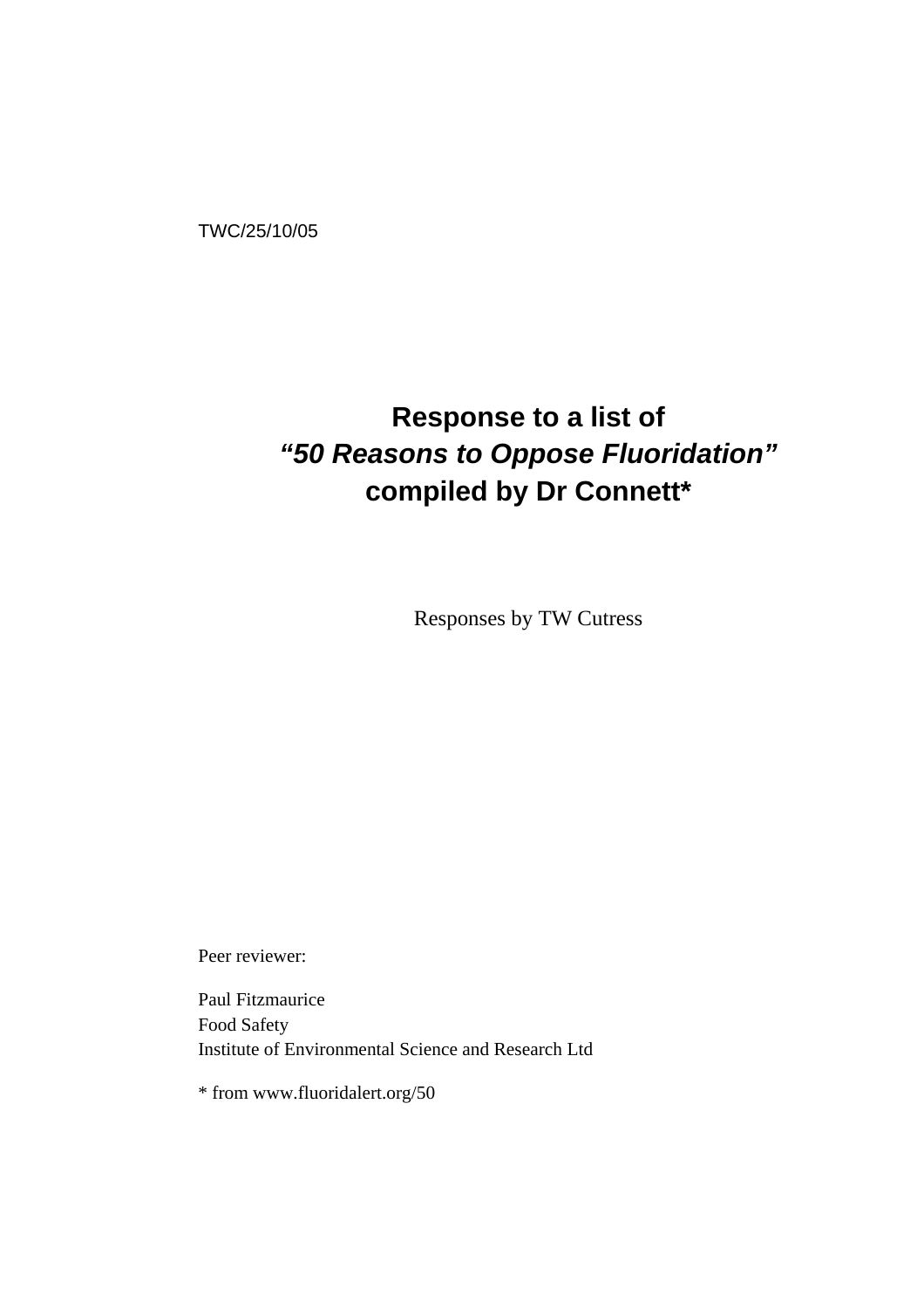# **Contents**

| <b>Section 1: General Comments</b>                                    | 1      |
|-----------------------------------------------------------------------|--------|
| Section 2: Approach to this Response<br>Section 3: Specific Responses | 3<br>4 |
|                                                                       |        |
| Fluorosis – dental and skeletal                                       | 8      |
| Fluoride and adverse health effects                                   | 9      |
| <b>Ethics</b>                                                         | 13     |
| Fluoride contaminants                                                 | 14     |
| 'Other' reasons                                                       | 16     |
| Section 4: References                                                 | 21     |
| Overview of the Four Main References Used in this Report              | 22     |
| Details of report review teams                                        | 22     |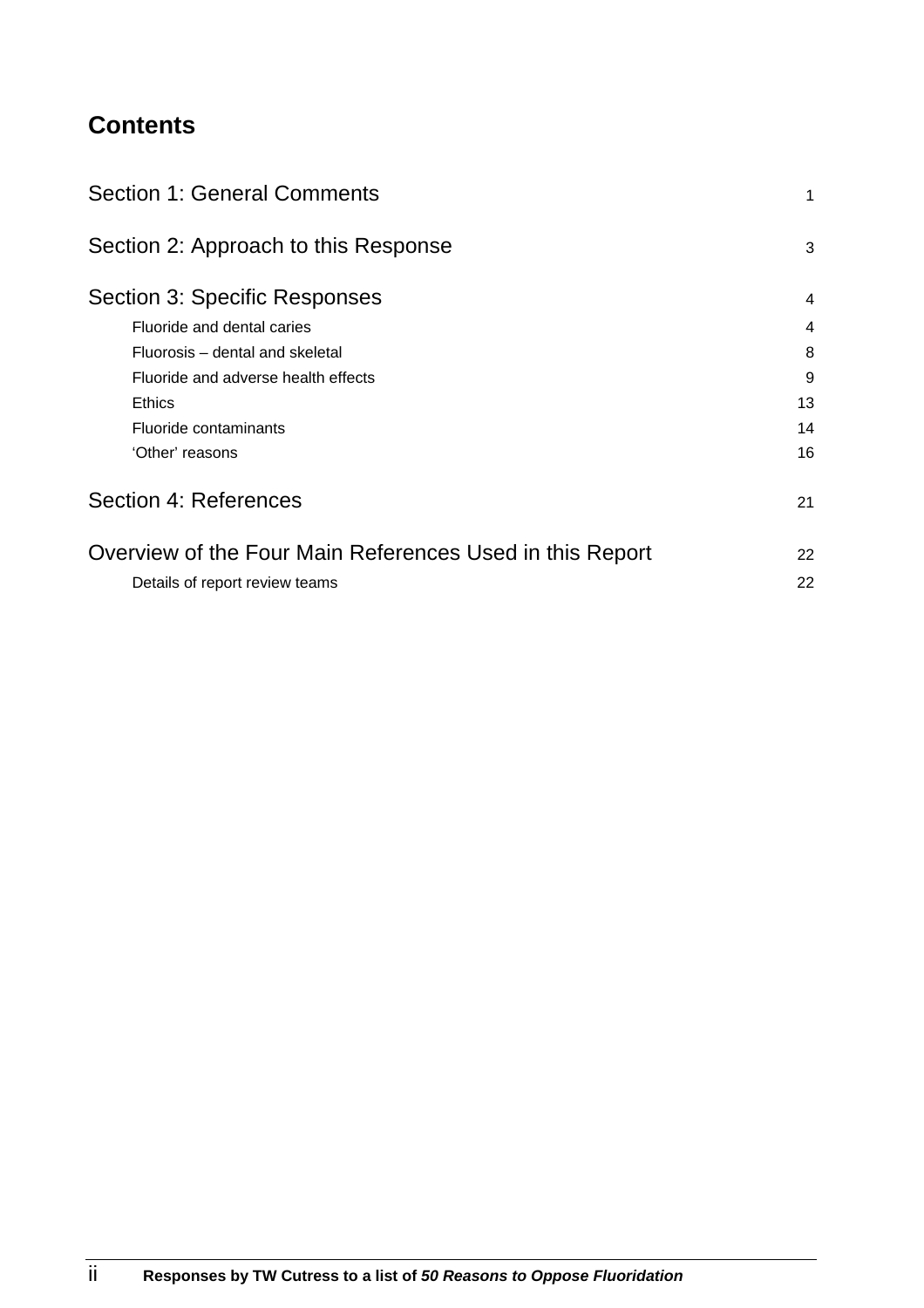# **Response to a list of** *50 Reasons to Oppose Fluoridation***, compiled by Dr Connett\***

## **Responses by TW Cutress**

## **Section 1: General Comments**

This report offers comments on the listed *'50 Reasons to Oppose Fluoridation'* by Dr Connett. The 50 reasons are put forward by Dr Connett as a "thorough review of the scientific literature as regards both the risks and benefits of being exposed to the fluoride ion". However, the listing is not a review, but a selection of published findings that question or use data to cast doubt on the value and safety of fluoridation. No balance of evidence for- and against- fluoridation is provided, as might be expected in a review.

The reasons listed are clearly selected to represent fluoride and fluoridation as: noneffective in reducing tooth decay, an imposed medication, a toxic substance, or a source of other toxic substances. A wide variety of adverse human health effects are attributed by Dr Connett to supplementation of drinking water with fluoride. Mostly these reasons contradict the existing consensus of scientific, medical and epidemiological evidence upheld by independent, multidisciplinary scientific reviews. Recent examples of such reviews are the National Health and Medical Research Council Review (NHMRC 1999), the York Report (2000), the World Health Organization Report (WHO 2002) and the Medical Research Council Report (MRC 2002).

The list of reasons and other material supporting claims made by Drs Connett and Godfrey opposing water fluoridation are contentious. Some stated reasons (e.g. 1, 4, 8, 6 and 50) are statements or comments without scientific content.

from www.fluoridalert.or/50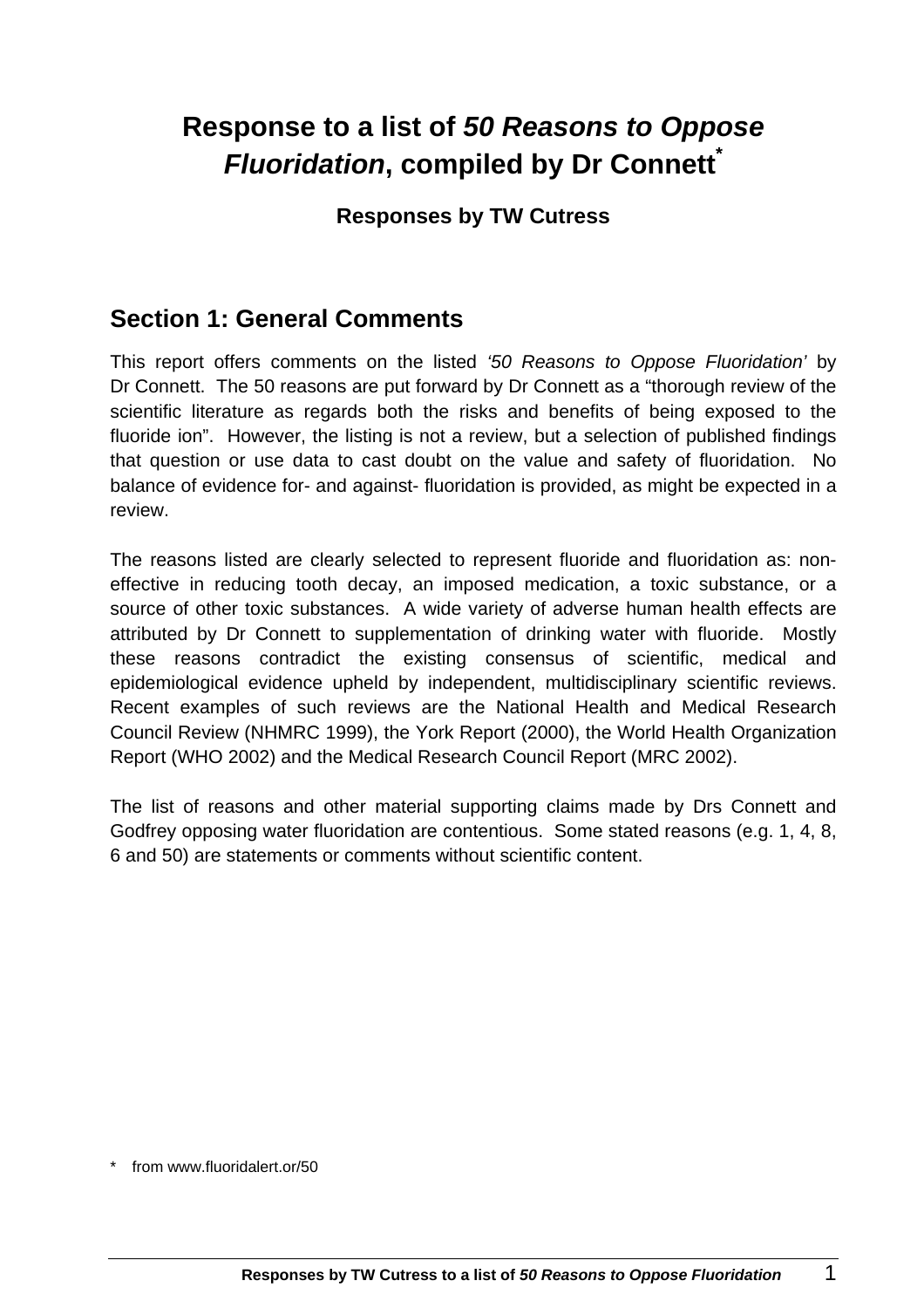I note that some of the reasons (i.e. 1, 8, 46, 48, 49 and 50) are not actually reasons but personal subjective viewpoints, some of which lack literal or factual substance. Many of the references are from doubtful publications (e.g. 10% are published in the journal *Fluoride* which specialises in anti-fluoride articles). Also, Dr Connett lists as reasons his submissions to various government and scientific agencies, although no information is provided on the responses from the agencies. I offer two examples of Dr Connett's and Dr Godfrey's selective use of information to promote their viewpoint on fluoridation. On one hand, Dr Connett applauds the York Report (2000) for its criticism of fluoride epidemiology over the past 40 years on the grounds of inadequate methodology. On the other hand, he completely ignores the conclusions of the York Report (2000), (also the NHMRC review (1999), the MRC (2002) and WHO (2002) reports) that there is no convincing evidence of adverse human health outcomes from water fluoridation, apart from dental fluorosis. In addition, both Drs Connett and Godfrey claim that the reagents used for fluoridation are impure toxic wastes from the aluminium and fertilizer industries, despite the high level of quality control and monitoring demanded by agencies involved in reagent manufacture and processing of water (Cutress 2004). These claims are made despite the fact that relevant information on water processing and its purity is readily available to the general public.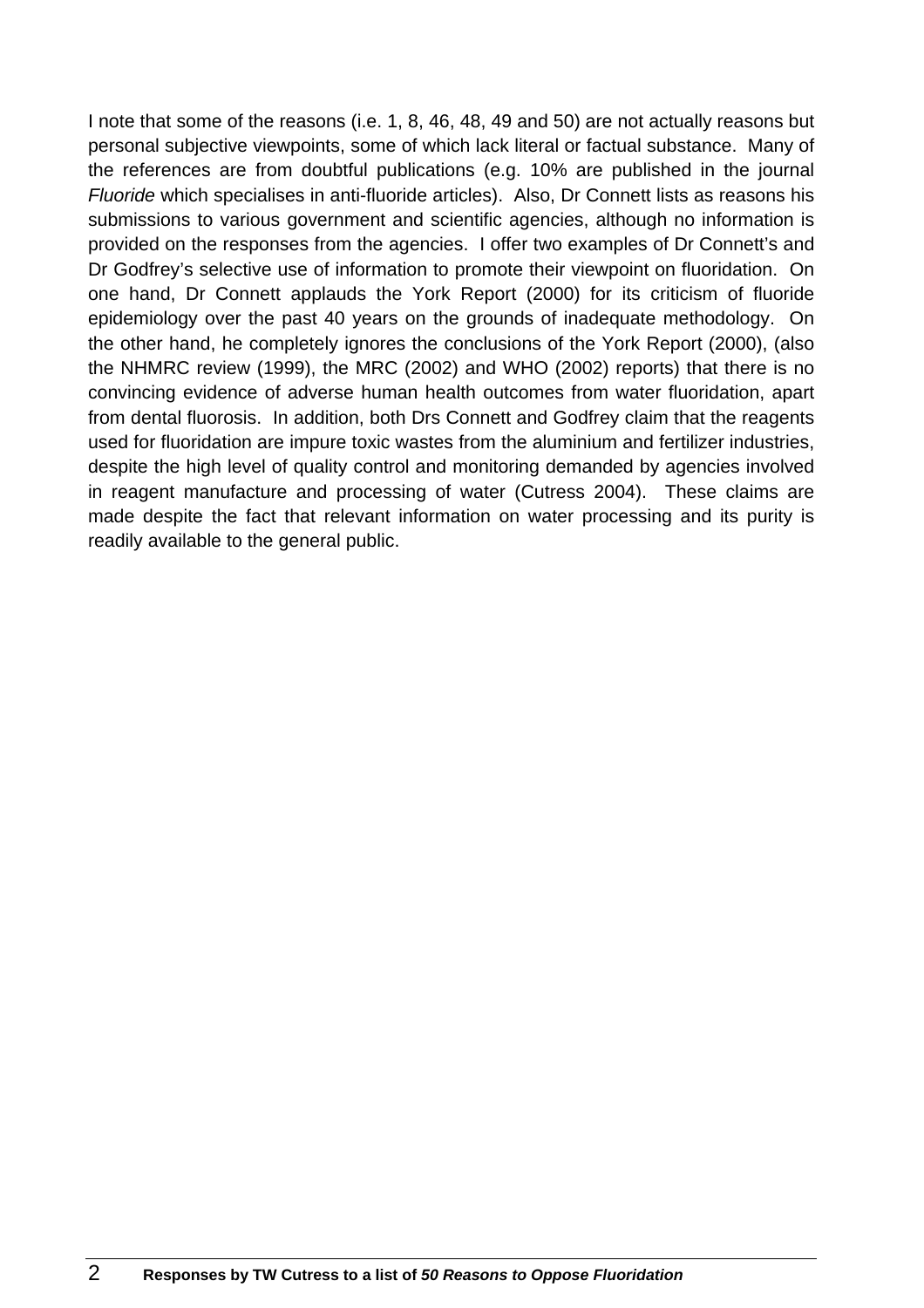## **Section 2: Approach to this Response**

For conciseness, this response to *50 Reasons to Oppose Fluoridation* is organised under titles with common themes:

- Fluoride and caries
- Fluorosis
- Fluoride and adverse health effects
- Fluoride and contaminants
- Ethical issues
- 'Other'

Reasons that do not relate to any common theme are discussed under 'other'. Some reasons were discussed in a detailed response (Cutress 2004) to claims made previously by Dr Godfrey.

This response relies heavily on four comprehensive reviews of fluoride and human health: the Australian NHMRC reports (1999), the York report (2000), the WHO review (2002) and the MRC report (2002). A major WHO report (2003) on diet, nutrition and prevention of human diseases also includes significant comment on the role of fluoride in the prevention of tooth decay. These major reviews take different approaches towards assessing the voluminous data on fluoride. For example, the York Report (2000) is a systematic, purist and methodological approach, whereas the NHMRC review (1999) offers a more conservative and traditional review. Both these reviews assessed and graded the quality of studies included in their respective reports.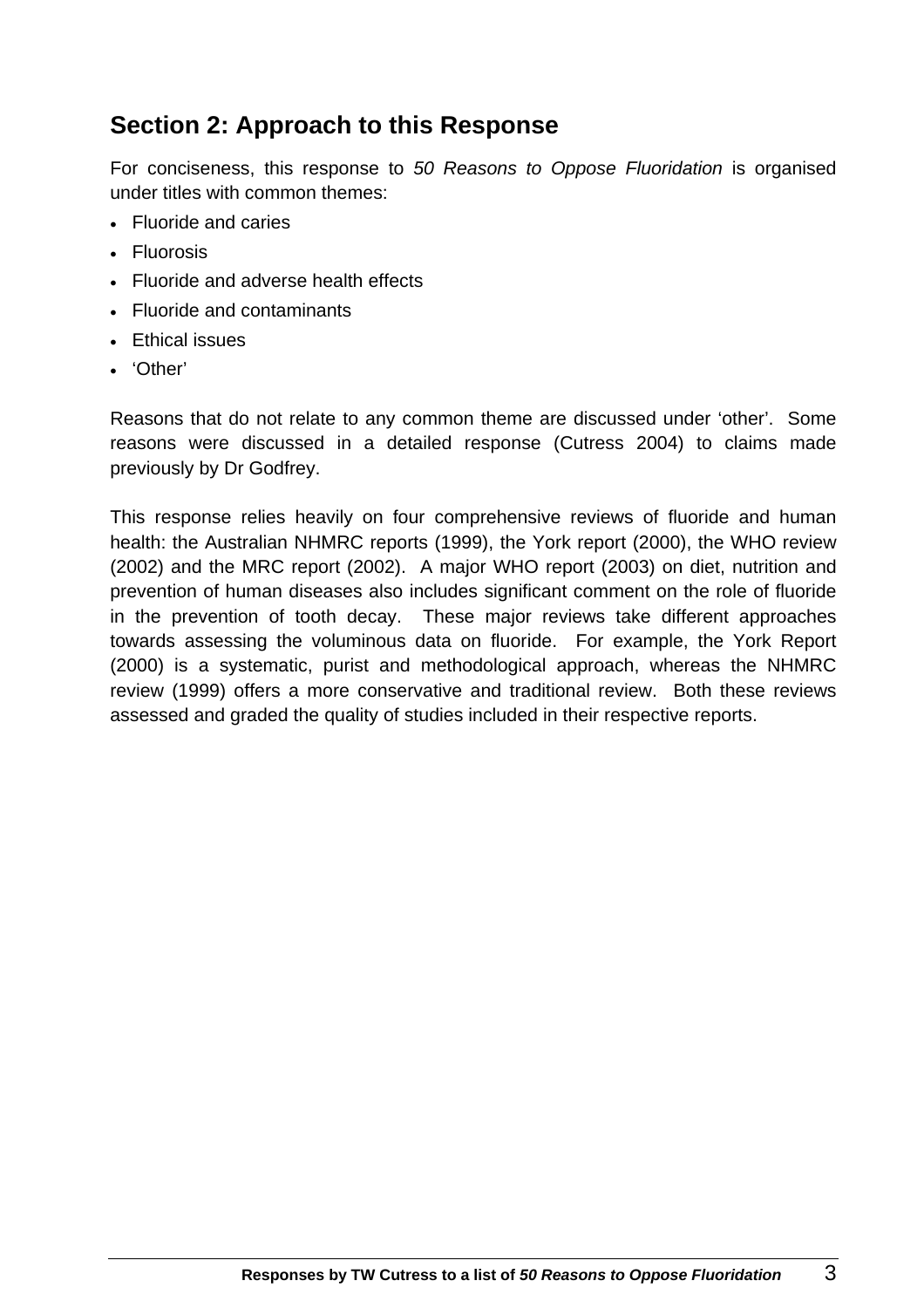## **Section 3: Specific Responses**

## **Fluoride and dental caries**

### **Reasons 2–7, 11, 36, 37, 39 and 40**

**Reason 2.** Fluoridation is not necessary. Most Western European countries are not fluoridated and have experienced the same decline in dental decay as the US (see data from World Health Organization in Appendix 1, the 'Reasons' given by countries for not fluoridating are presented in Appendix 2).

**Reason 3.** Fluoridation's role in the decline of tooth decay is in serious doubt. The largest survey ever conducted in the US (over 39,000 children from 84 communities) by the National Institute of Dental Research showed little difference in tooth decay among children in fluoridated and non-fluoridated communities (Hileman 1989). According to NIDR researchers, the study found an average difference of only 0.6 DMFS (decayed missing and filled surfaces) in the permanent teeth of children aged 5–17 residing in either fluoridated or non-fluoridated areas (Brunelle and Carlos 1990). This difference is less than one tooth surface! There are 128 tooth surfaces in a child's mouth. This result was not shown to be statistically significant. In a review commissioned by the Ontario government, Dr David Locker concluded: "The magnitude of [fluoridation's] effect is not large in absolute terms, is often not statistically significant and may not be of clinical significance" (Locker 1999). Where fluoridation has been discontinued in communities from Canada, the former East Germany, Cuba and Finland, dental decay has not increased but has actually decreased (Maupome 2001; Kunzel and Fischer, 1997, 2000; Kunzel 2000 and Seppa 2000).

**Reason 4.** Where fluoridation has been discontinued in communities from Canada, the former East Germany, Cuba and Finland, dental decay has not increased but has actually decreased (Maupome 2001; Kunzel and Fischer, 1997, 2000; Kunzel 2000 and, Seppa 2000)

**Reason 5.** There have been numerous recent reports of dental crises in US cities (e.g. Boston, Cincinnati, New York City) which have been fluoridated for over 20 years. There appears to be a far greater (inverse) relationship between tooth decay and income level than with water fluoride levels.

**Reason 6.** Modern research (e.g. Diesendorf 1986; Colquhoun 1997, and De Liefde, 1998) shows that decay rates were coming down before fluoridation was introduced and have continued to decline even after its benefits would have been maximized. Many other factors influence tooth decay. Some recent studies have found that tooth decay actually increases as the fluoride concentration in the water increases (Olsson 1979; Retief 1979; Mann 1987, 1990; Steelink 1992; Teotia 1994; Grobleri 2001; Awadia 2002 and Ekanayake 2002).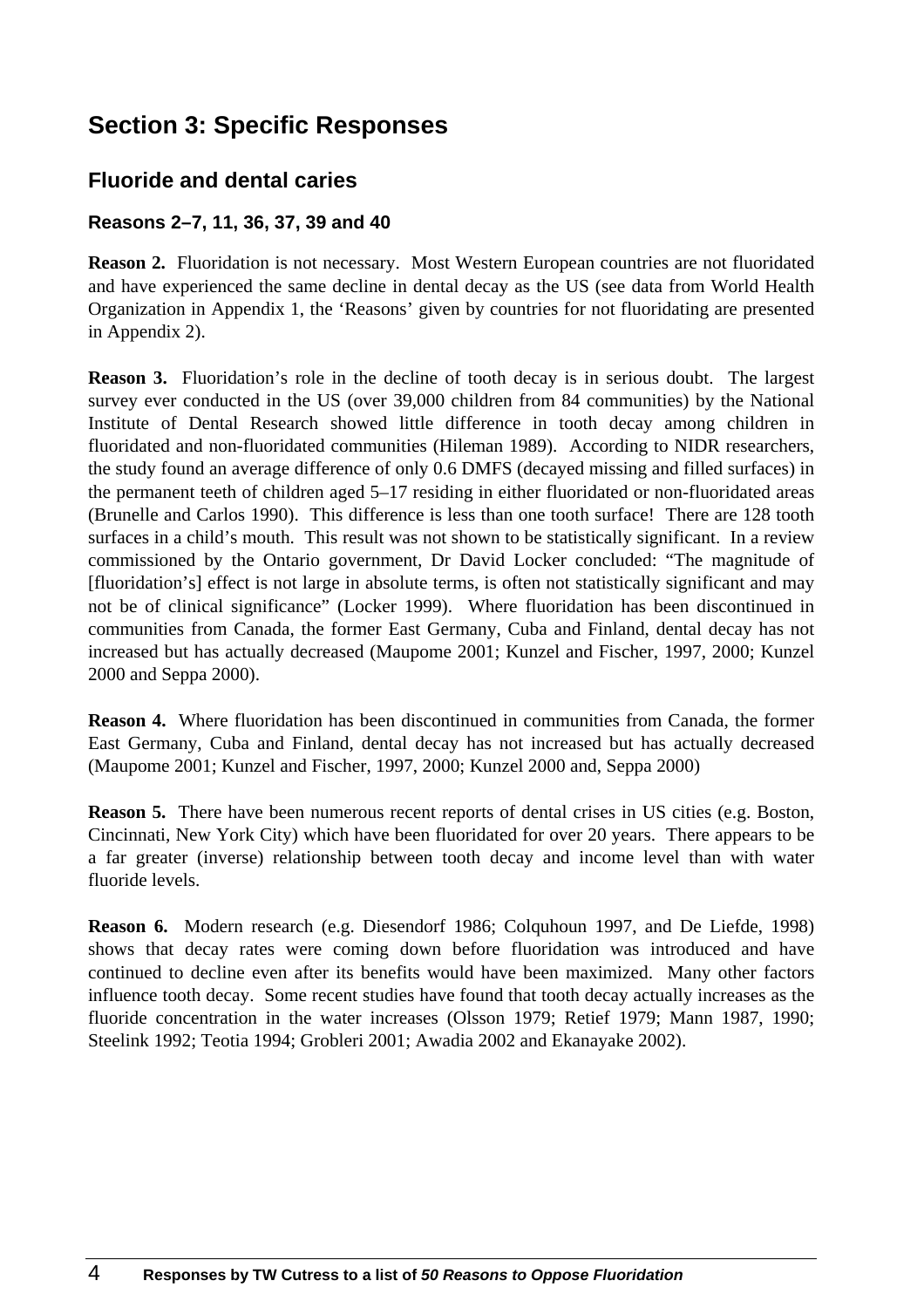**Reason 7.** The Centers for Disease Control and Prevention (CDC 1999, 2001) has now acknowledged the findings of many leading dental researchers, that the mechanism of fluoride's benefits is mainly TOPICAL not SYSTEMIC. Thus, you don't have to swallow fluoride to protect teeth. As the benefits of fluoride (if any exist) are topical, and the risks are systemic, it makes more sense, for those who want to take the risks, to deliver the fluoride directly to the tooth in the form of toothpaste. Since swallowing fluoride is unnecessary, there is no reason to force people (against their will) to drink fluoride in their water supply. This position was recently shared by Dr Douglas Carnall, the associate editor of the *British Medical Journal*. His [Carnall] editorial appears in Appendix.

**Reason 11.** The level of fluoride put into water (1 ppm) is up to 200 times higher than normally found in mothers' milk (0.005–0.01 ppm) (Ekstrand 1981; Institute of Medicine 1997). There are no benefits, only risks, for infants ingesting this heightened level of fluoride at such an early age (this is an age where susceptibility to environmental toxins is particularly high).

**Reason 36.** Since dental decay is most concentrated in poor communities, we should be spending our efforts trying to increase the access to dental care for poor families. The real "oral health crisis" that exists today in the United States, is not a lack of fluoride but poverty and lack of dental insurance. The Surgeon General has estimated that 80% of dentists in the US do not treat children on MedicAid.

**Reason 37.** Fluoridation has been found to be ineffective at preventing one of the most serious oral health problems facing poor children, namely, baby bottle tooth decay, otherwise known as early childhood caries (Barnes 1992 and Shiboski 2003).

**Reason 39.** The US Public Health Service first endorsed fluoridation in 1950, before one single trial had been completed (McClure 1970)!

**Reason 40.** Since 1950, it has been found that fluorides do little to prevent pit and fissure tooth decay, a fact that even the dental community has acknowledged (Seholle 1984; Gray 1987; PHS 1993; and Pinkham 1999). This is significant because pit and fissure tooth decay represents up to 85% of the tooth decay experienced by children today (Seholle 1984 and Gray 1987).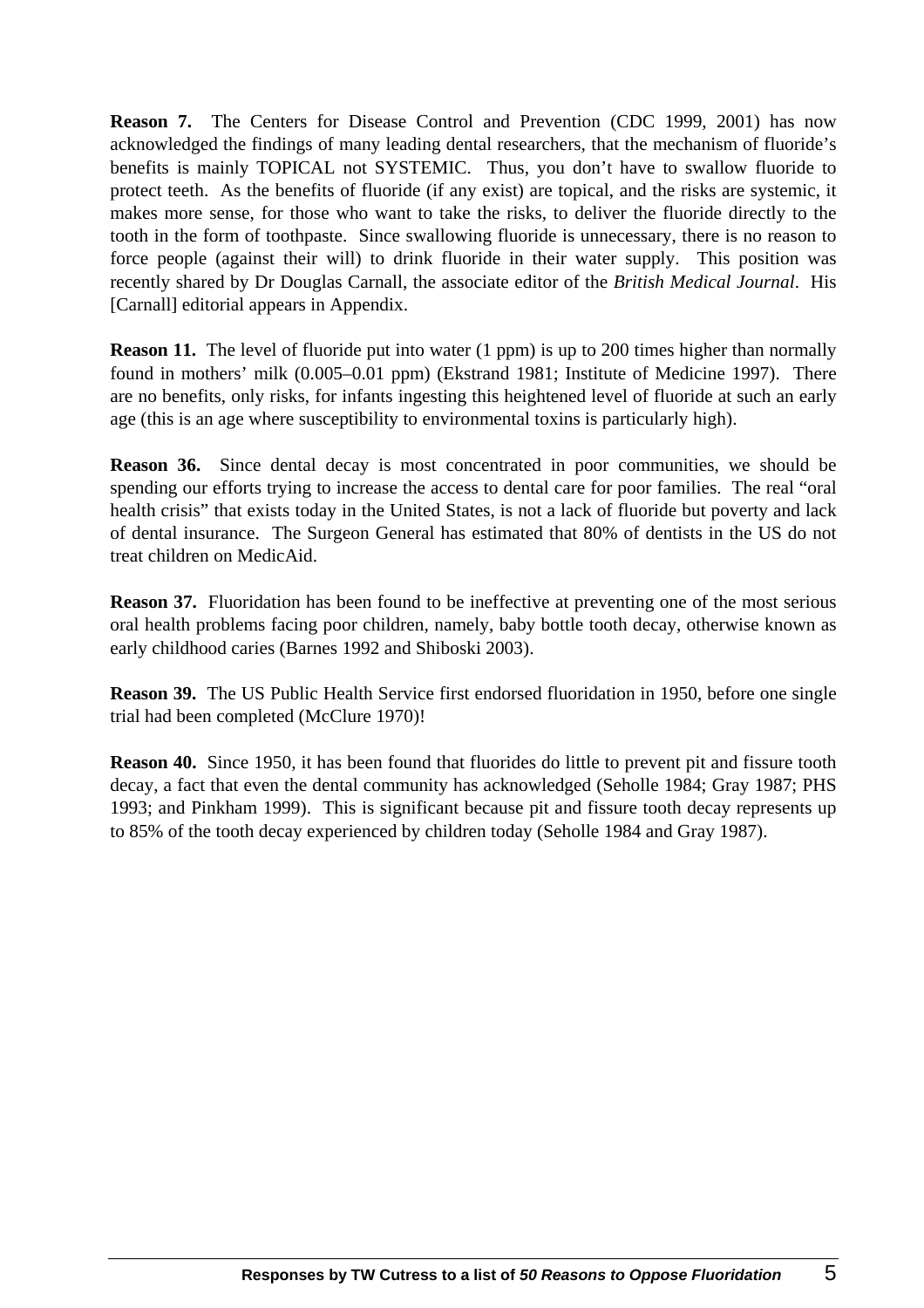### **Response to reasons 2–7, 11, 36, 37, 39 and 40**

**Reasons 2–4.** The major reviews of fluoride and associated health issues referred to in this report are the Australian NHMRC Review (1999), the York Report (2000), the WHO Report (2002) and the MRC Review (2002). They adequately deal with these claims.

The York Report (2000) identified 254 studies (from a total of 735 studies) from 30 countries between 1939–2000 that met its criteria on caries or fluorosis. These studies found no adverse effects that related to water fluoridation. Evidence from 26 studies on the incidence of dental caries found water fluoridation reduces the number of decayed, missing and filled teeth (DMFT) and numbers of caries-free teeth – although the magnitude of reduction between population groups varied widely. Evidence from 22 studies on change in the prevalence and incidence of caries following cessation of water fluoridation, suggested that tooth decay levels do increase, but the increase reported varies widely between studies. The NHMRC (1999) review found 45 studies of caries incidence that met their selection criteria – mostly from the USA, Australia, South Africa and the UK. The review concluded that fluoridation continued to provide significant benefits albeit of decreasing magnitude compared with communities with non-fluoridated water. Where fluoridation of the water had stopped, an increase in caries was generally evident.

**Reason 5, 6.** It is unclear what Dr Connett means by dental crises. Presumably the inverse relationship between tooth decay and income levels and, the modern research of Diesendorf 1986; Colquhoun 1997, and De Liefde, 1998? It is difficult to understand why these are defined as crises. While accepting the claim that "many other factors influence tooth decay", Dr Connett fails to recognise that these confounding factors are modifying the fundamental dietary etiology of tooth decay. Many third and fourth world communities are unaffected by tooth decay because of low or no dietary risk. The data and evaluations used by Diesendorf 1986; Colquhoun 1997; and De Liefde 1998, in attributing causes other than fluoridation to explain decreasing decay levels did not pass statistical scrutiny and do not satisfactorily contradict better quality databases (NHMRC 1999).

**Reason 7.** 'Topical' rather than a 'systemic' is now the favoured hypothesis for the mechanism of action of fluoride in reducing risk of tooth decay. Water fluoridation has the potential to offer both topical and systematic cover and is the most cost-effective pubic health option for distributing the dental benefits of fluoride, irrespective of mechanism, even for small communities (Burt 1978, Wright et al 2001). The benefits are in terms of numbers of people protected, at a lower cost and across a wider socioeconomic band.

**Reason 11.** The available evidence (see major reviews, NHMRC 1999; York Report 2000; WHO Report 2002; and the MRC Review 2002) does not support the claim of a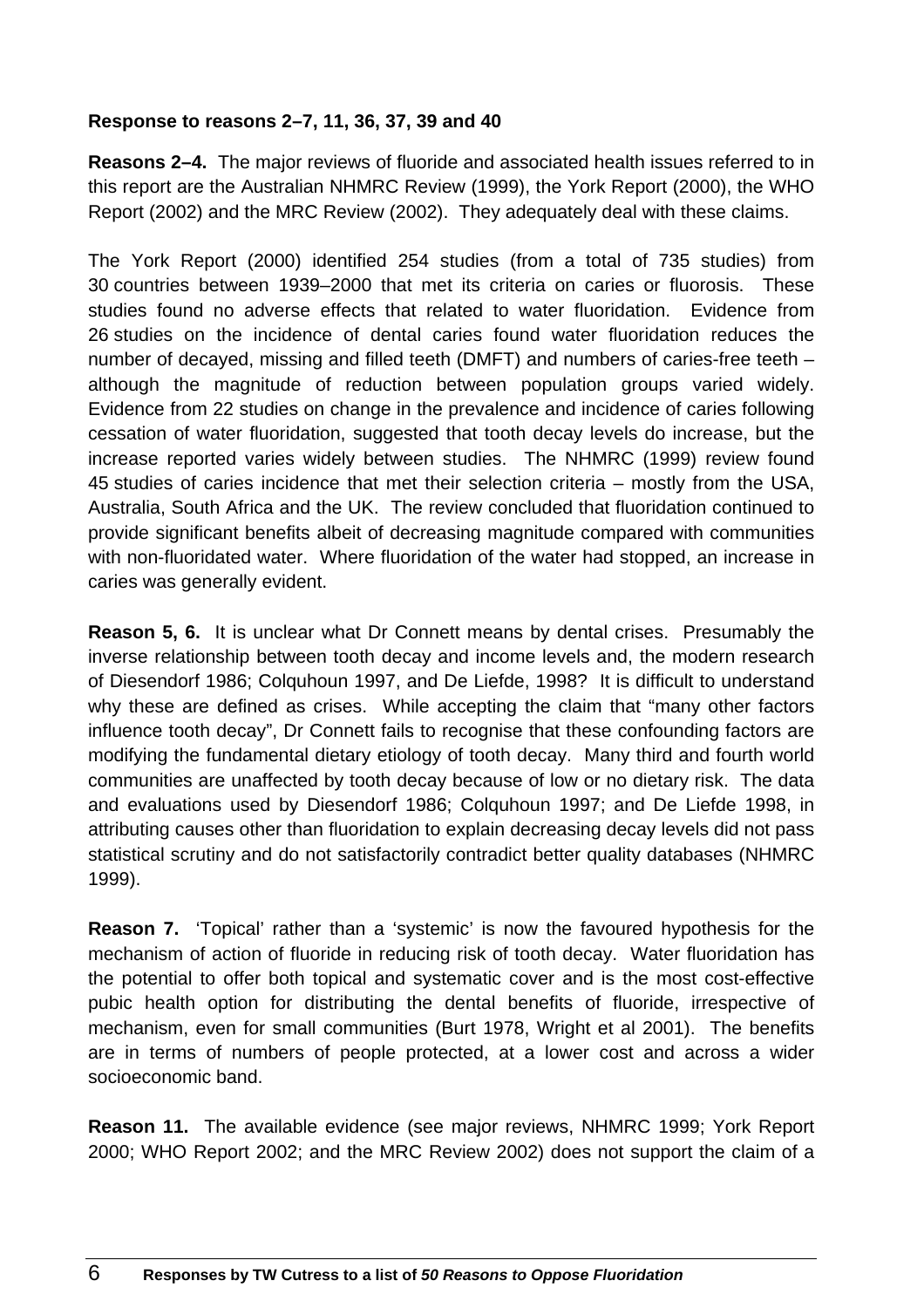greater health risk for infants ingesting fluoridated water or fluoride supplements at the recommended levels. The comparison of fluoride levels in breast milk with optimal fluoride levels in water appears to be irrelevant. Recent major reviews conclude that ingestion of fluoride at low levels poses no health risks other than dental fluorosis. Claims that the etiology of tooth decay is a consequence of lack of dental care, poverty, and lack of dental insurance are clearly incorrect. Individuals from privileged backgrounds, on regular subsidised (financially) dental care, but exposed to high-risk diets are susceptible to tooth decay – if not protected by fluoride. Tooth decay is dependent on diet (Rugg-Gunn 1993; WHO 2003), which in turn, is influenced by socioeconomic factors. Attempts to control caries by improving dental resources for care, and increasing insurance cover are an 'ambulance at the foot of the cliff" approach to care. For communities, prevention not treatment of dental disease overshadows the impact of individual treatment programmes – it also provides for the disadvantaged (no dentist, no insurance or social welfare finance). At present, fluoridation fulfils that role. Dental treatment and health insurance are associated with inequalities in health care, whereas fluoridation reduces inequalities (Pine 1997).

**Reason 36.** Dr Connett again lays blame for tooth decay on lack of dental treatment and poverty. This is contrary to the basic philosophy of public health that prevention not treatment is the mainstay of public health principles. The emphasis of fluoridation is directed towards preventing disease rather than facing the consequences of not preventing it (i.e. need for treatment). Fluoridation crosses the boundaries of socioeconomic variables. Providing wholesale treatment to cope with socioeconomic inequalities is more difficult, more costly. A treated tooth is a lifetime risk.

**Reason 39.** This is not a convincing reason to oppose fluoridation. At that time the decision was based on considerable epidemiological data comparing prevalence of tooth decay and fluoride occurring naturally in drinking waters in communities throughout the USA. In addition there was a wealth of animal and other laboratory investigations. The fluoridation of the city of Grand Rapids water supply 60 years ago was effectively the field trial.

**Reason 40.** From the earliest epidemiological studies, it was evident that fluoridated water conferred the greatest protection on the smooth surfaces of teeth and least on surfaces with morphological pits and fissures (Ripa L et al 1988). Pit and fissure decay becomes proportionally (c.f. smooth surfaces) the more dominant decay type as decay levels decrease (Burt B 1994; Kaste et al 1996). Cessation of fluoridation generates a situation where smooth surface decay becomes more prevalent (NHMRC 1999).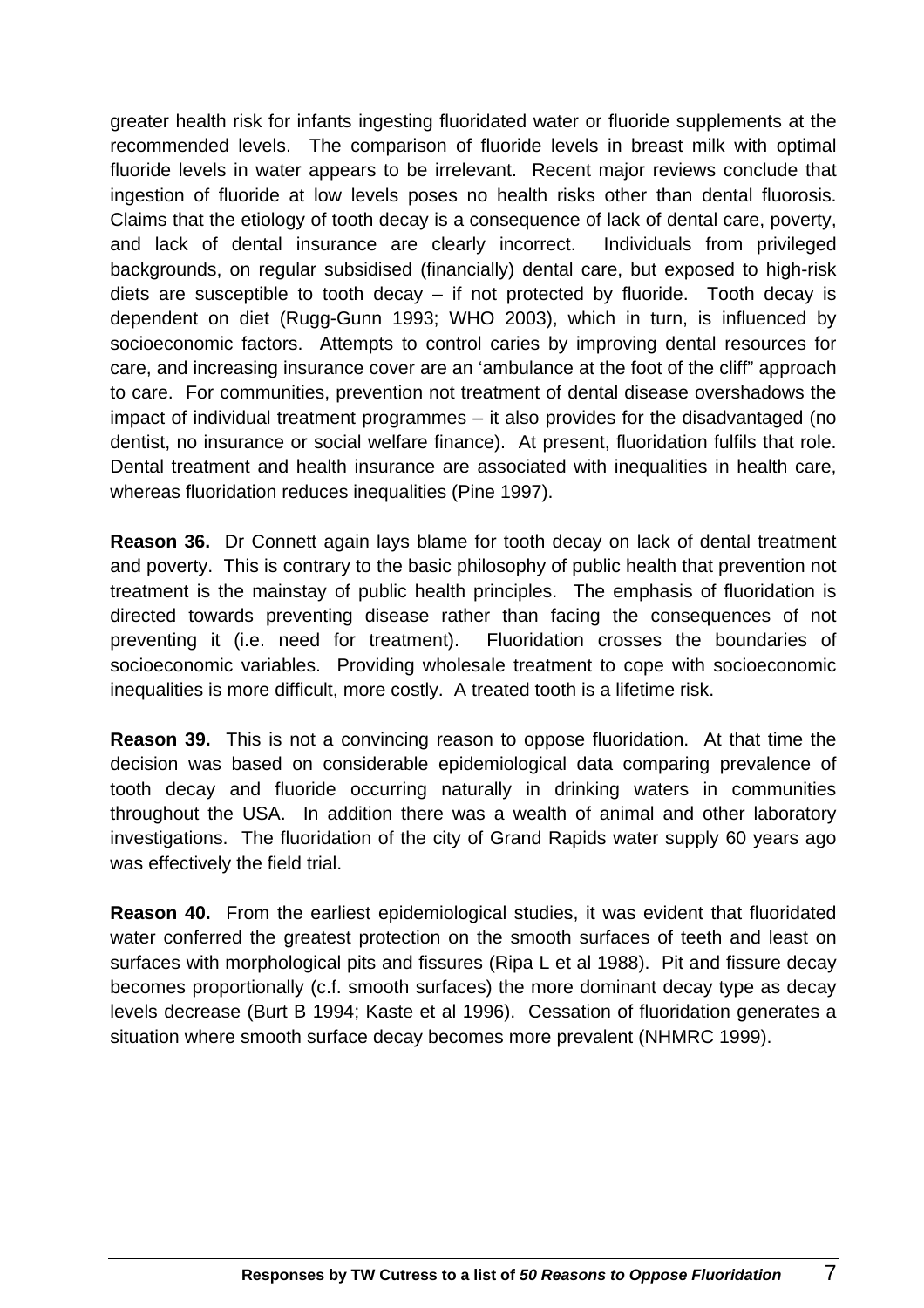## **Fluorosis – dental and skeletal**

#### **Reasons 9, 10 and 23**

**Reason 9.** The US fluoridation program has massively failed to achieve one of its key objectives, i.e. to lower dental decay rates while holding down dental fluorosis (mottled and discoloured enamel), a condition known to be caused by fluoride. The goal of the early promoters of fluoridation was to limit dental fluorosis (in its mildest form) to 10% of children (NRC 1993, pp. 6–7). A major US survey has found 30% of children in optimally fluoridated areas had dental fluorosis on at least two teeth (Heller 1997), while smaller studies have found up to 80% of children impacted (Williams 1990; Lalumandier 1995; and Morgan 1998). The York Review estimates that up to 48% of children in optimally fluoridated areas worldwide have dental fluorosis in all forms and 12.5% with symptoms of aesthetic concern (McDonagh 2000).

**Reason 10.** Dental fluorosis means that a child has been overdosed on fluoride. While the mechanism by which the enamel is damaged is not definitively known, it appears fluorosis may be a result of either inhibited enzymes in the growing teeth (Dan Besten 1999), or through fluoride's interference with G-protein signalling mechanisms (Matsuo 1996). In a study in Mexico, Alarcon-Herrera (2001) has shown a linear correlation between the severity of dental fluorosis and the frequency of bone fractures in children.

**Reason 23.** Some of the early symptoms of skeletal fluorosis, a fluoride-induced bone and joint disease that impacts millions of people in India, China, and Africa, mimic the symptoms of arthritis (Singh 1963; Franke 1975; Teotia 1976; Carnow 1981; Czerwinski 1988; DHHS 1991). According to a review on fluoridation by *Chemical & Engineering News*, "Because some of the clinical symptoms mimic arthritis, the first two clinical phases of skeletal fluorosis could be easily misdiagnosed" (Hileman 1988). Few if any studies have been done to determine the extent of this misdiagnosis, and whether the high prevalence of arthritis in America (one in three Americans have some form of arthritis – CDC 2002) is related to our growing fluoride exposure, which is highly plausible. The causes of most forms of arthritis (e.g. osteoarthritis) are unknown.

#### **Response to reasons 9, 10 and 23**

Reasons 9 and 10 have been reviewed in detail (NHMRC 1999; York Report 2000; WHO Report 2002; and, the MRC Review 2002). The association between ingestion of low levels of fluoride and a potential for dental fluorosis has been well known for more than 70 years. Children in fluoridated communities show a 15–30% prevalence of dental fluorosis of a few teeth – mostly of the very mild to questionable category by the Deans Index. No other adverse health effects have been confirmed. It is misleading to suggest (Reason 23) that skeletal fluorosis also occurs from exposure to low levels (< 5 ppm) of fluoride in water. Skeletal effects are a consequence of long-term exposure to high levels of fluoride in water (> 8 ppm). These levels are usually found in environmental waters with naturally occurring high fluoride levels, volcanic areas or where coal with high fluoride content is burnt (WHO 2002).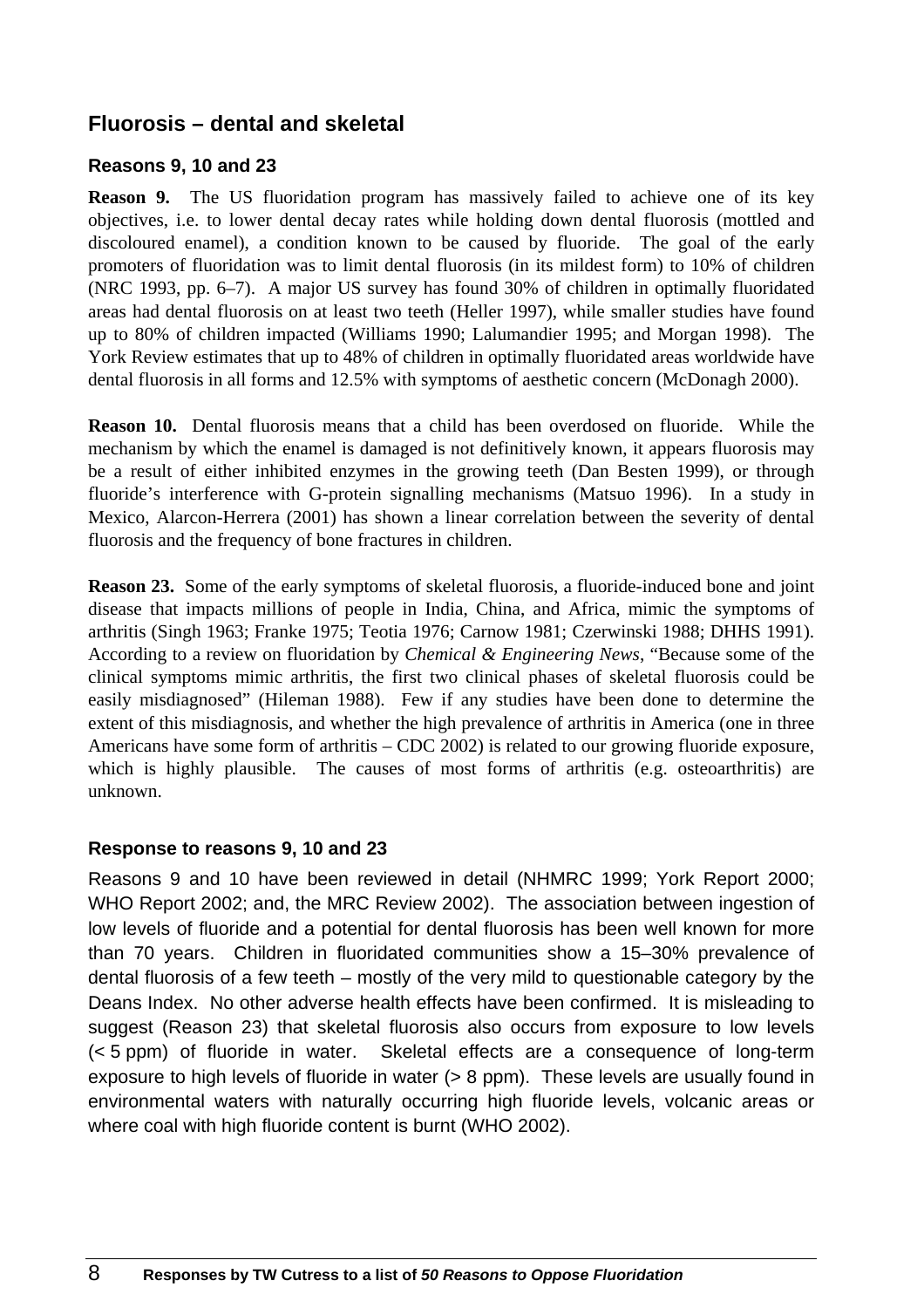Likewise, the claim that fluoride initiates arthritis and osteoarthritis has no significant scientific support. Indeed, the recent reviews by NHMRC (1999), York (2000), MRC (2002) and WHO (2002) dismissed such claims.

### **Fluoride and adverse health effects**

#### **Reasons 13–22, 24–28 and 34–35**

**Reason 13.** Fluoride is very biologically active even at low concentrations. It interferes with hydrogen bonding (Emsley 1981) and inhibits numerous enzymes (Waldbott 1978).

**Reason 14.** When complexed with aluminium, fluoride interferes with G-proteins (Bigay, 1985, 1987). Such interactions give aluminum-fluoride complexes the potential to interfere with many hormonal and some neurochemical signals (Strunecka and Patocka 1999, Li 2003).

**Reason 15.** Fluoride has been shown to be mutagenic, cause chromosome damage and interfere with the enzymes involved with DNA repair in a variety of cell and tissue studies (Tsutsui 1984; Caspary 1987; Kishi 1993; and Mihashi 1996). Recent studies have also found a correlation between fluoride exposure and chromosome damage in humans (Sheth 1994; Wu 1995; Meng 1997; and Joseph 2000).

**Reason 16.** Fluoride forms complexes with a large number of metal ions, which include metals which are needed in the body (like calcium and magnesium) and metals (like lead and aluminium) which are toxic to the body. This can cause a variety of problems. For example, fluoride interferes with enzymes where magnesium is an important co-factor, and it can help facilitate the uptake of aluminium and lead into tissues where these metals wouldn't otherwise go (Mahaffey 1976; Allain 1996; Varner 1998).

**Reason 17.** Rats fed for one year with 1 ppm fluoride in their water, using either sodium fluoride or aluminium fluoride, had morphological changes to their kidneys and brains, an increased uptake of aluminium in the brain, and the formation of beta amyloid deposits which are characteristic of Alzheimer's disease (Varner 1998).

**Reason 18.** Aluminum fluoride was recently nominated by the Environmental Protection Agency and National Institute of Environmental Health Sciences for testing by the National Toxicology Program. According to EPA and NIEHS, aluminium fluoride currently has a "high health research priority" due to its "known neurotoxicity" (BNA 2000). If fluoride is added to water which contains aluminium, then aluminium fluoride complexes will form.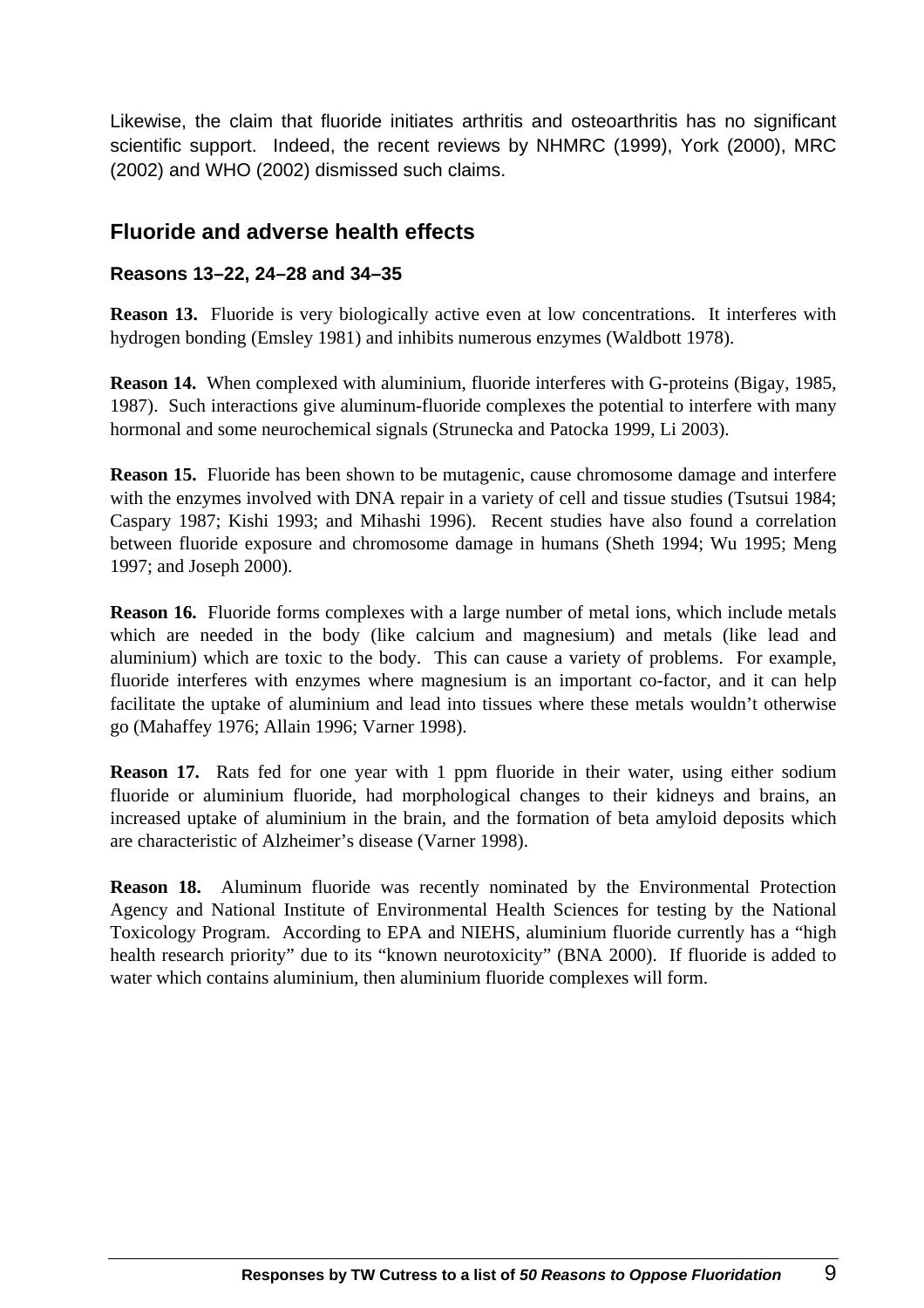**Reason 19.** Animal experiments show that fluoride accumulates in the brain and exposure alters mental behaviour in a manner consistent with a neurotoxic agent (Mullenix 1995). Rats dosed prenatally demonstrated hyperactive behaviour. Those dosed postnatally demonstrated hypoactivity (i.e. under activity or "couch potato" syndrome). More recent animal experiments have reported that fluoride can damage the brain (Wang 1997; Guan 1998; Varner 1998; Zhao 1998; Zhang 1999; Lu 2000; Shao 2000; Sun 2000; Bhatnagar 2002; Chen 2002, 2003; Long 2002; Shivarajashankara 2002a, b; Shashi 2003 and Zhai 2003) and impact learning and behaviour (Paul 1998; Zhang 1999, 2001; Sun 2000; Ekambaram 2001; Bhatnagar 2002).

**Reason 20.** Five studies from China show a lowering of IQ in children associated with fluoride exposure (Lin Fa-Fu 1991; Li 1995; Zhao 1996; Lu 2000; and Xiang 2003a, b). One of these studies (Lin Fa-Fu 1991) indicates that even just moderate levels of fluoride exposure (e.g. 0.9 ppm in the water) can exacerbate the neurological defects of iodine deficiency.

**Reason 21.** Studies by Jennifer Luke (2001) showed that fluoride accumulates in the human pineal gland to very high levels. In her PhD thesis Luke has also shown in animal studies that fluoride reduces melatonin production and leads to an earlier onset of puberty (Luke 1997).

**Reason 22.** In the first half of the 20th century, fluoride was prescribed by a number of European doctors to reduce the activity of the thyroid gland for those suffering from hyperthyroidism (over active thyroid) (Stecher 1960; Waldbott 1978). With water fluoridation, we are forcing people to drink a thyroid-depressing medication which could, in turn, serve to promote higher levels of hypothyroidism (under active thyroid) in the population, and all the subsequent problems related to this disorder. Such problems include depression, fatigue, weight gain, muscle and joint pains, increased cholesterol levels, and heart disease. It bears noting that according to the Department of Health and Human Services (1991) fluoride exposure in fluoridated communities is estimated to range from 1.6 to 6.6 mg/day, which is a range that actually overlaps the dose (2.3–4.5 mg/day) shown to decrease the functioning of the human thyroid (Galletti and Joyet 1958). This is a remarkable fact, particularly considering the rampant and increasing problem of hypothyroidism in the United States (in 1999, the second most prescribed drug of the year was Synthroid, which is a hormone replacement drug used to treat an under active thyroid). In Russia, Bachinskii (1985) found a lowering of thyroid function, among otherwise healthy people, at 2–3 ppm fluoride in water.

**Reason 24.** In some studies, when high doses of fluoride (average 26 mg per day) were used in trials to treat patients with osteoporosis in an effort to harden their bones and reduce fracture rates, it actually led to a HIGHER number of fractures, particularly hip fractures (Inkovaara 1975; Gerster 1983; Dambacher 1986; O'Duffy 1986; Hedlund 1989; Bayley 1990; Gutteridge 1990. 2002; Orcel 1990; Riggs 1990 and Schnitzler 1990). The cumulative doses used in these trials are exceeded by the lifetime cumulative doses being experienced by many people living in fluoridated communities.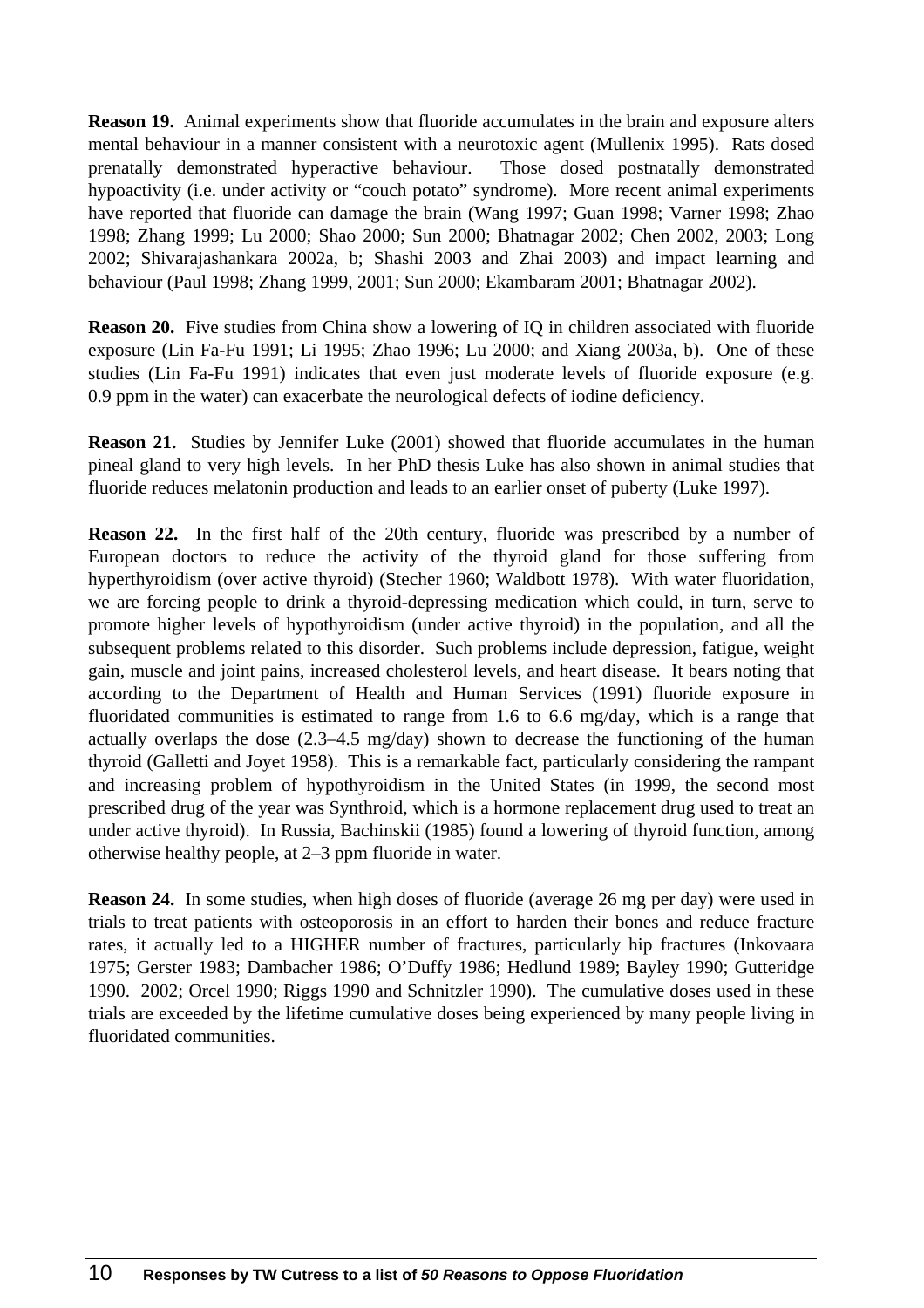**Reason 25.** Nineteen studies (three unpublished, including one abstract) since 1990 have examined the possible relationship of fluoride in water and hip fracture among the elderly. Eleven of these studies found an association, eight did not. One study found a dose-related increase in hip fracture as the concentration of fluoride rose from 1 ppm to 8 ppm (Li 2001). Hip fracture is a very serious issue for the elderly, as a quarter of those who have a hip fracture die within a year of the operation, while 50 percent never regain an independent existence (all 19 of these studies are referenced as a group in the reference section).

**Reason 26.** The only government-sanctioned animal study to investigate if fluoride causes cancer, found a dose-dependent increase in cancer in the target organ (bone) of the fluoridetreated (male) rats (NTP 1990). The initial review of this study also reported an increase in liver and oral cancers; however, all non-bone cancers were later downgraded – with a questionable rationale – by a government-review panel (Marcus 1990). In light of the importance of this study, EPA Professional Headquarters Union has requested that Congress establish an independent review to examine the study's results (Hirzy 2000).

**Reason 27.** A review of national cancer data in the US by the National Cancer Institute (NCI) revealed a significantly higher rate of bone cancer in young men in fluoridated versus nonfluoridated areas (Hoover 1991). While the NCI concluded that fluoridation was not the cause, no explanation was provided to explain the higher rates in the fluoridated areas. A smaller study from New Jersey (Cohn 1992) found bone cancer rates to be up to 6 times higher in young men living in fluoridated- versus non- fluoridated areas. Other epidemiological studies have failed to find this relationship (Mahoney 1991; Freni 1992).

**Reason 28.** Fluoride administered to animals at high doses wreaks havoc on the male reproductive system – it damages sperm and increases the rate of infertility in a number of different species (Kour 1980; Chinoy 1989; Chinoy 1991; Susheela 1991; Chinoy 1994; Kumar 1994; Narayana 1994a, b; Zhao 1995; Elbetieha 2000; Ghosh 2002 and Zakrzewska 2002). While studies conducted at the FDA have failed to find reproductive effects in rats (Sprando 1996, 1997, 1998), an epidemiological study from the US has found increased rates of infertility among couples living in areas with 3 ppm or more fluoride in the water (Freni 1994), and two studies have found a reduced level of circulating testosterone in males living in high fluoride areas (Susheela 1996 and Barot 1998: 33) Some individuals appear to be highly sensitive to fluoride as shown by case studies and double blind studies (Shea 1967, Waldbott 1978 and Moolenburg 1987). In one study, which lasted 13 years, Feltman and Kosel (1961) showed that about 1% of patients given 1 mg of fluoride each day developed negative reactions. Can we as a society force these people to ingest fluoride?

**Reason 34.** According to the Agency for Toxic Substances and Disease Registry (ATSDR 1993), and other researchers (Juncos and Donadio 1972; Marier and Rose 1977; and Johnson 1979), certain subsets of the population may be particularly vulnerable to fluoride's toxic effects; these include: the elderly, diabetics and people with poor kidney function. Again, can we in good conscience force these people to ingest fluoride on a daily basis for their entire lives?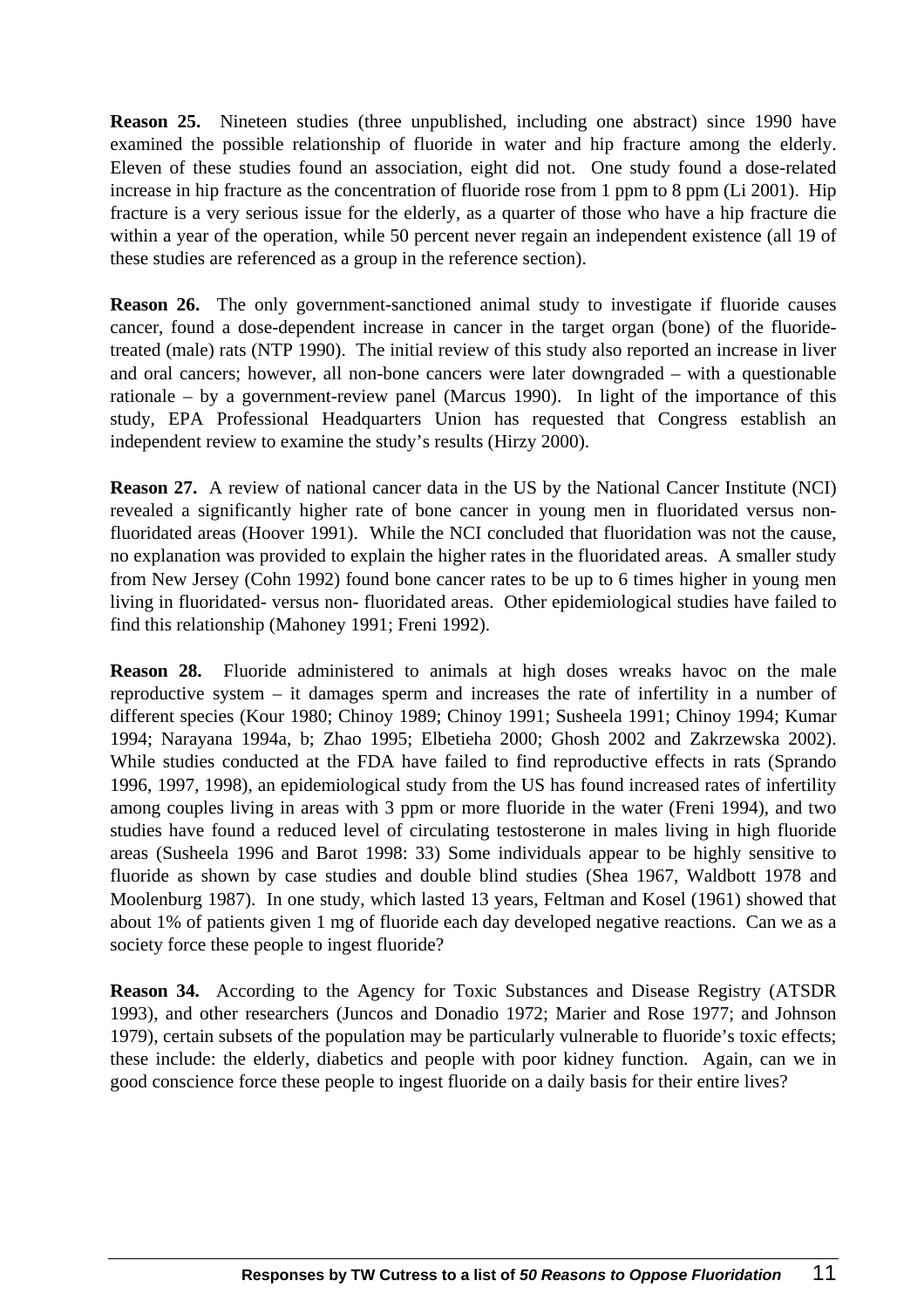**Reason 35.** Also vulnerable are those who suffer from malnutrition (e.g. calcium, magnesium, vitamin C, vitamin D and iodide deficiencies and protein poor diets) (Massler and Schour 1952; Marier and Rose 1977; Lin Fa-Fu 1991; Chen 1997; Teotia 1998). Those most likely to suffer from poor nutrition are the poor, who are precisely the people being targeted by new fluoridation programmes. While being at heightened risk, poor families are less able to afford avoidance measures (e.g. bottled water or removal equipment).

#### **Response to reasons 13–22, 24–28 and, 34–35**

These reasons claim that many diverse disease and health conditions have a common aetiology linked to supplementation of water with low concentrations of fluoride. Connett's *50 Reasons to Oppose Fluoridation* include claims that the following adverse effects on animal and human health are linked to fluoride ingestion:

- cell mutation in insects, cell culture and animals
- decreased fertility in animals and humans
- interference with enzyme function, hormones and neurochemicals
- 'couch potato' syndrome (hypoactivity)
- Alzheimer's disease
- onset of early puberty and reduced intelligence quotient
- cause of fatigue, weight gain, muscle and joint pain, heart diseases
- cause of hip fractures
- cause of cancer
- causes adverse health effects of the elderly, diabetics, in those with kidney dysfunction, the malnourished and low socioeconomic families.

None of the above conditions can be explained by a fluoride aetiology, according to recent major reviews, NHMRC (1999), WHO (2002), York (2000) and MRC (2002). The WHO report (2002) concludes "all organisms are exposed to fluoride. Epidemiological studies show no reasonable evidence of adverse effects of controlled fluoridation on morbidity, mortality, cancer, bone fractures or genotoxic effects. Neither was there evidence that consumption of drinking water was associated with mutagenicity, systemic effects on respiratory, haemopoietic, hepatic or renal systems, nor reproductive or developmental organs".

The York Report (2000) states "insufficient evidence is available to reach a conclusion that bone fractures, cancer, or other adverse health conditions were associated with fluoride in water".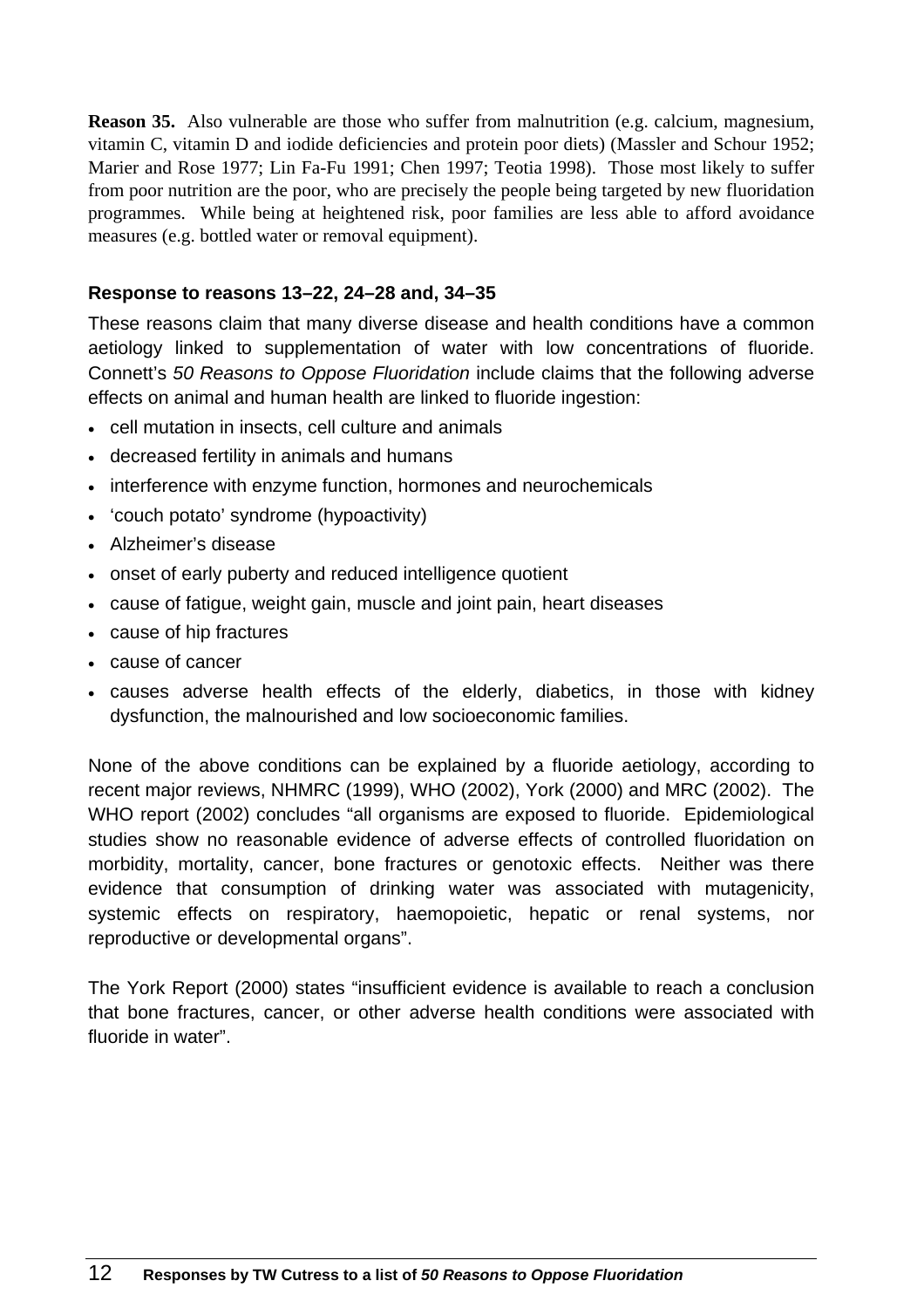The NHMRC report (1999) states "the purpose of this review instigated in 2002 was to consider the conclusions and recommendations of the York Report (2000) and conclude on what further research was required on fluoride and health. Their conclusions were that 'there is insufficient evidence to establish a link between fluoridated drinking water and health, apart from a decreased risk of dental caries and increase in dental fluorosis. No increased risk was identified for bone or other cancers, hip fracture, osteoporosis, kidneys, or immune systems'".

The MRC (2002) report concludes "no links were evident to support claims of adverse health outcomes (non-dental) from fluoridation, such as bone fractures, cancer, immune system defects, reproductive, kidney, gastrointestinal tract and developmental defects. Also discounted were effects resulting from chemicals used in fluoridation". No particular urgency for further studies on adverse health effects was recommended. The only additional recommended research was into the trends in fluoride exposure in relation to dental fluorosis and other similar looking tooth defects.

## **Ethics**

### **Reasons 31 and 32**

**Reason 31.** Fluoridation is unethical because individuals are not being asked for their informed consent prior to medication. This is standard practice for all medication, and one of the key 'reasons' why most of western Europe has ruled against fluoridation (see appendix 2). As one doctor aptly stated, "no physician in his right senses would prescribe for a person he has never met, whose medical history he does not know, a substance which is intended to create bodily change, with the advice: 'take as much as you like, but you will take it for the rest of your life because some children suffer from tooth decay.' It is a preposterous notion".

**Reason 32.** While referenda are preferential to imposed policies from central government, it still leaves the problem of individual rights versus majority rule. Put another way – does a voter have the right to require that their neighbour ingest a certain medication (even if it's against that neighbour's will)? The recent Nobel Laureate in Medicine and Physiology, Dr Arvid Carlsson (2000), was one of the leading opponents of fluoridation in Sweden, and part of the panel that recommended that the Swedish government reject the practice, which they did in 1971. According to Carlsson: "I am quite convinced that water fluoridation, in the not-too-distant future, will be consigned to medical history. Water fluoridation goes against leading principles of pharmacotherapy, which is progressing from a stereotyped medication – of the type 1 tablet three times a day – to a much more individualized therapy as regards both dosage and selection of drugs. The addition of drugs to the drinking water means exactly the opposite of an individualized therapy" (Carlsson 1978).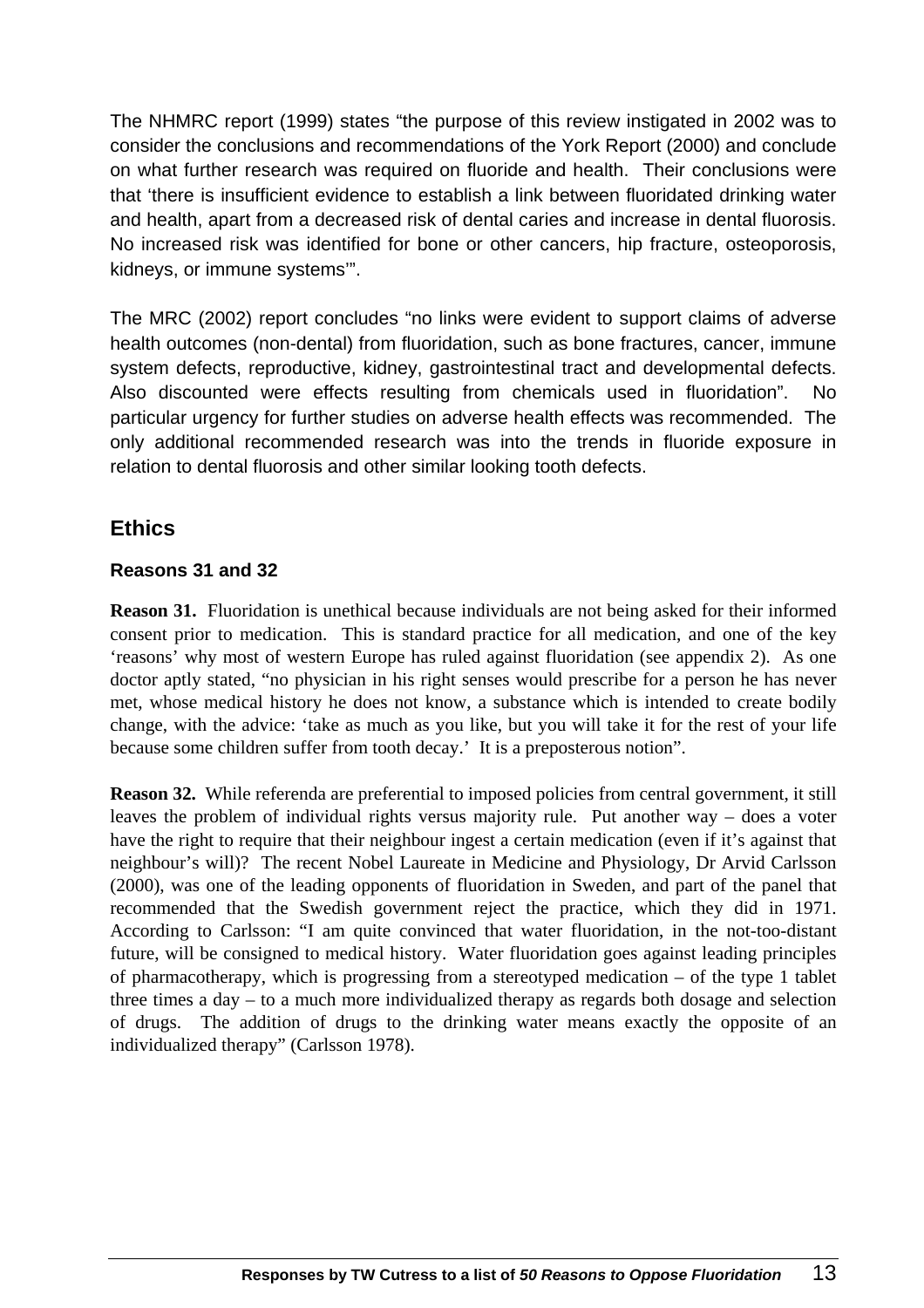#### **Response to reasons 31 and 32**

The ethical debates on fluoridation appear non-resolvable. Fluoride is a natural component of the diet. Its wide natural distribution in foods and water belies the confused debate on ethical acceptance of controlled fluoridation. The WHO report (2002) states that:

- "fluoride is ubiquitous in the environment"
- "virtually all foodstuffs contain at least some trace of fluoride. Elevated levels are present in fish. Tea leaves are particularly rich in fluoride"
- "the concentration of fluoride in food products is not significantly increased by use of super phosphate fertilizers (which contain 1–3% fluoride)"
- "irrigation using fluoridated water does not accumulate in foodstuffs".

There is a major confounding factor of the ethical debates. Adjusting rather than introducing a new dietary component is the issue that is omitted from the ethical comments in the paper *50 Reasons to Oppose Fluoridation*. Is naturally occurring fluoride in water ethically acceptable, but adjustment of the same element in water unacceptable?

### **Fluoride contaminants**

#### **Reasons 42–45**

**Reason 42.** The chemicals used to fluoridate water in the US are not pharmaceutical grade. Instead, they come from the wet scrubbing systems of the super phosphate fertilizer industry. These chemicals (90% of which are sodium fluorosilicate and fluorosilicic acid), are classified hazardous wastes contaminated with various impurities. Recent testing by the National Sanitation Foundation suggest that the levels of arsenic in these chemicals are relatively high (up to 1.6 ppb after dilution into public water) and of potential concern (NSF 2000 and Wang 2000).

**Reason 43.** These hazardous wastes have not been tested comprehensively. The chemical usually tested in animal studies is pharmaceutical grade sodium fluoride, not industrial grade fluorosilicic acid. The assumption being made is that by the time this waste product has been diluted, all the fluorosilicic acid will have been converted into free fluoride ion, and the other toxics and radioactive isotopes will be so dilute that they will not cause any harm, even with lifetime exposure. These assumptions have not been examined carefully by scientists, independent of the fluoridation programme.

**Reason 44.** Studies by Masters and Coplan (1999, 2000) show an association between the use of fluorosilicic acid (and its sodium salt) to fluoridate water and an increased uptake of lead into children's blood. Because of lead's acknowledged ability to damage the child's developing brain, this is a very serious finding yet it is being largely ignored by fluoridating countries.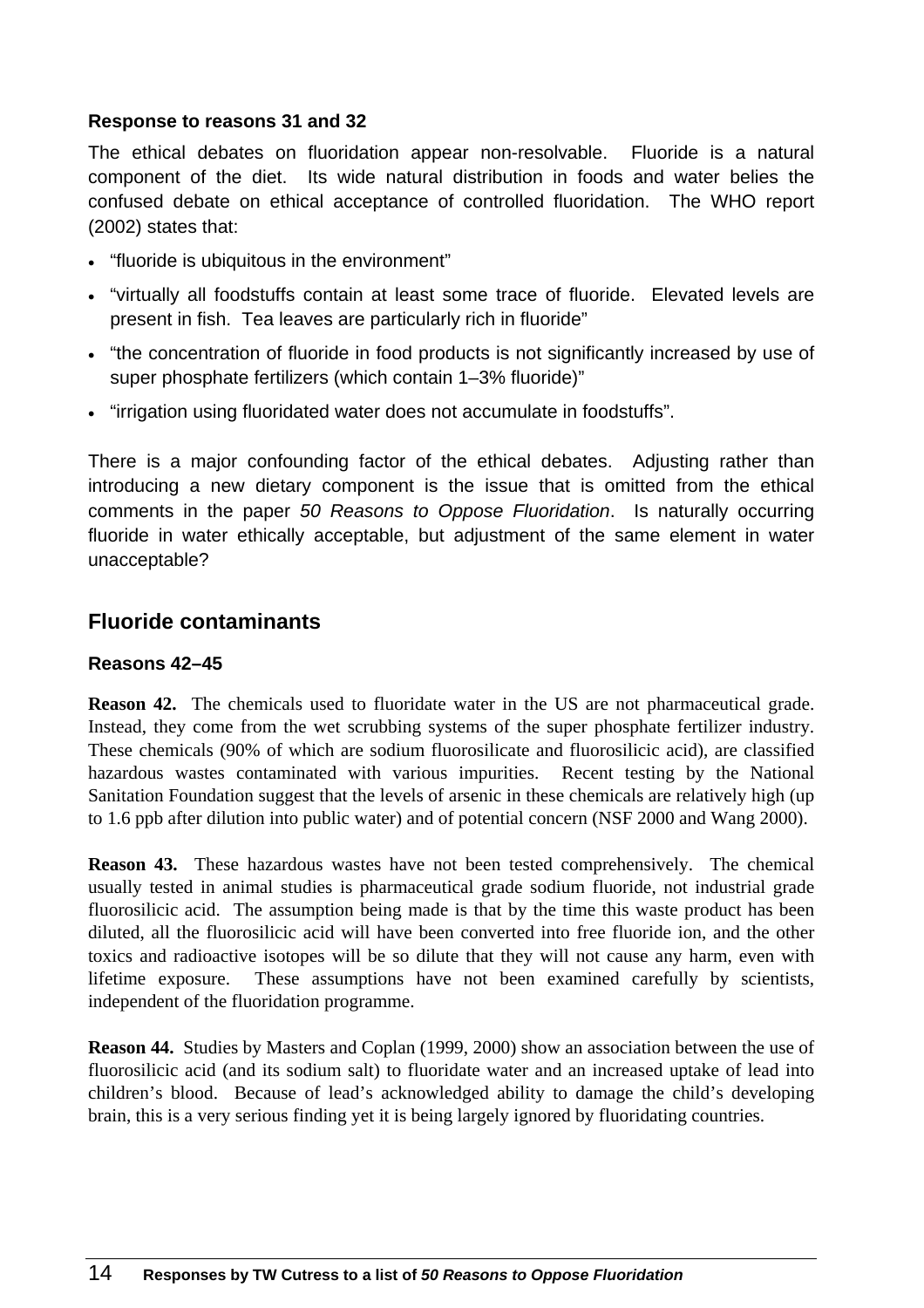**Reason 45.** Sodium fluoride is an extremely toxic substance just 200 mg of fluoride ion is enough to kill a young child, and just 3–5 grams (e.g. a teaspoon) is enough to kill an adult. Both children (swallowing tablets/gels) and adults (accidents involving fluoridation equipment and filters on dialysis machines have died from excess exposure.

#### **Response to reasons 42–45**

Reasons 42–45 were thoroughly investigated and explained previously in a letter to Dr Godfrey (Cutress 2004). The evidence in the international peer-reviewed literature justifies the supplementation of drinking water with fluoride and silico-fluorides at low concentrations.

Theoretical and experimental data indicate that chemical dissociation of silico-fluorides is essentially complete at the low concentrations of the reagent in drinking water.

Levels of the elements As, Ni, Sb, Pb, Cd and Hg in drinking water from all sources are within internationally acceptable levels and pose no risk to human health. Manufactures and retailers of silico-fluoride reagents are required to certify the heavy metal content of their product, which is also subjected to independent analyses. Regular monitoring of processed potable drinking waters ensures that heavy metal contamination is well below public health limits. There is no evidence to justify claims that these heavy metals are carcinogenic individually or synergistically.

The carcinogenic potential of fluoride claimed by Dr Connett is without basis according to the conclusions of NHMRC 1999; WHO 2002; York Report 2000; and MRC 2002 reviews and reports. A recent major WHO report on diet, nutrition and disease (2003) recommends the use of fluorides and fluoridation to prevent tooth decay.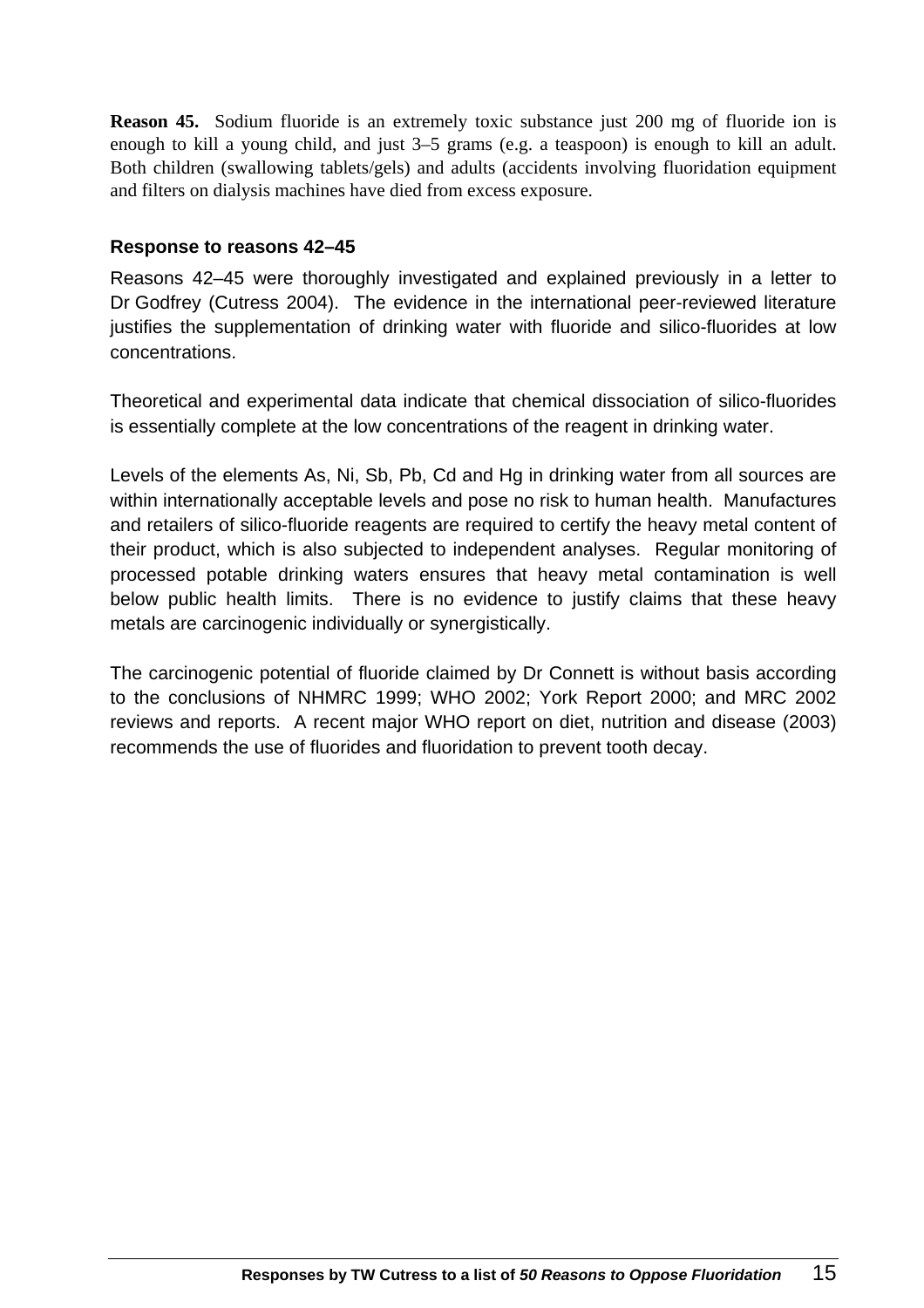### **'Other' reasons**

#### **Reasons 1,8,12, 29, 30, 38, 41, 46, 49 and 50**

**Reason 1.** Fluoride is not an essential nutrient (NRC 1993 and IOM 1997). No disease has ever been linked to a fluoride deficiency. Humans can have perfectly good teeth without fluoride.

#### **Response to reason 1**

Advocacy for water fluoridation as a public health programme was never based on claims that it is an essential element in humans. Clearly, since the discovery of an epidemiological association between fluoride and lower caries susceptibility in the 1930s, the potential of fluoride as an 'essential' nutritional element was considered. Several studies specifically examined this possibility (Sharples, McCollum 1933). One major problem was the preparation of a fluoride-free diet because of the element's ubiquitous presence in food. A compromise diet that was very low in fluoride was used in rat studies. These studies indicated that rats on the low fluoride diet were less healthy than experimental groups. Similar results were obtained with mice. Studies over several contiguous generations of mice on diets with minimal fluoride content showed evidence of severe anaemia and a decreased reproductive ability (Messer, Armstrong, Singer 1972). It was demonstrated in mice that fluoride satisfied the criteria as an essential element. However, water fluoridation is not advocated on the basis of fluoride being an essential element.

Dr Connett's statement "humans can have perfectly good teeth without fluoride" is correct. Communities and individuals with low fluoride intakes, but no tooth decay have been frequently reported over many decades. Dietary factors explain the onset of tooth decay (Rugg Gunn 1993; WHO 2003). Adoption of diets high in refined carbohydrates (CHO) is consistent with a greater risk of dental caries. Fluoride lessens the adverse effect of such diets on teeth. The protection decreases as the exposure to CHO increases. Lower caries risk in communities is associated with dietary patterns involving lower use of refined CHO.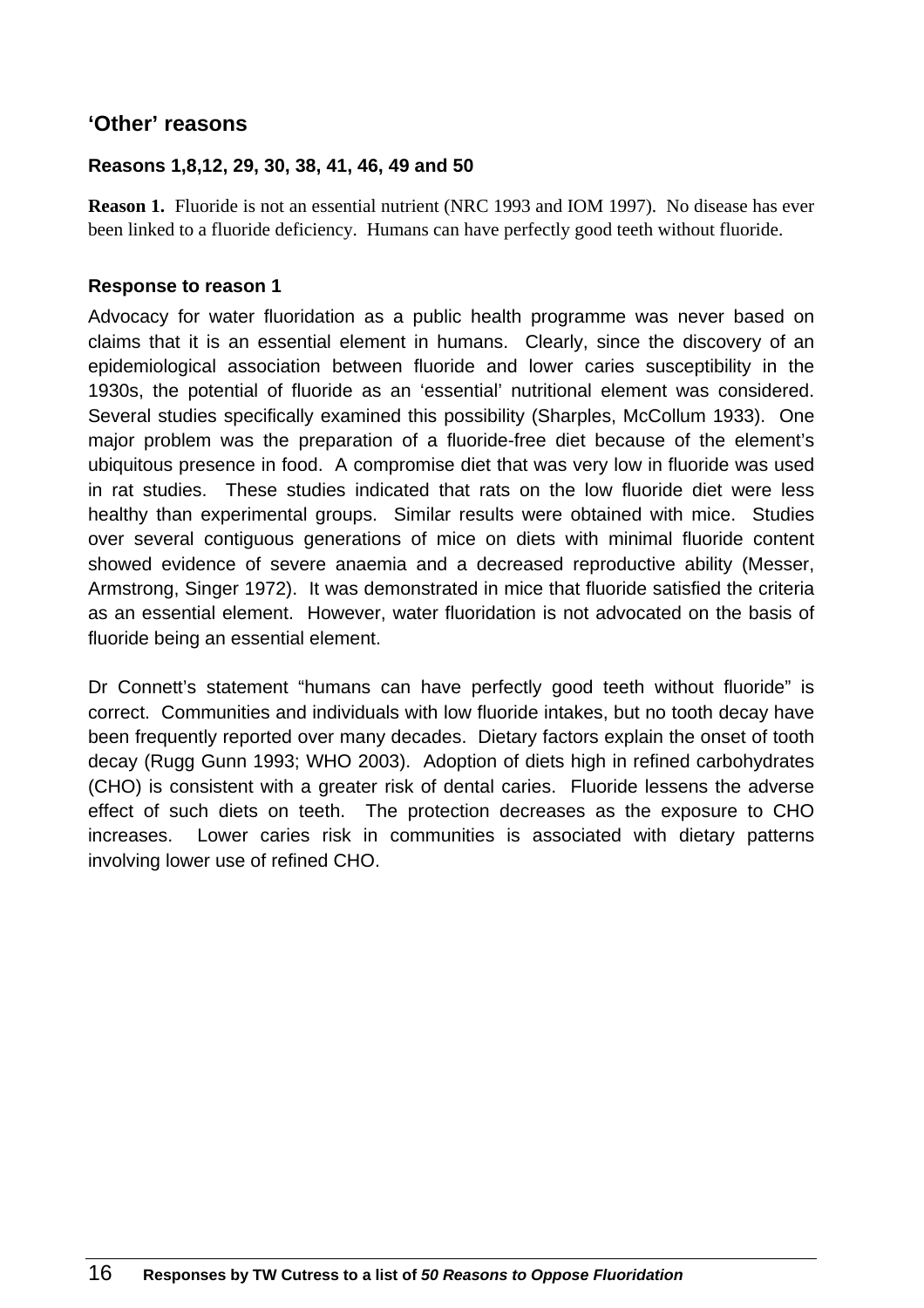**Reason 8.** Despite being prescribed by doctors for over 50 years, the US Food and Drug Administration (FDA) have never approved any fluoride product designed for ingestion as safe or effective. Fluoride supplements are designed to deliver the same amount of fluoride as ingested daily from fluoridated water (Kelly 2000).

#### **Response to reason 8**

Dietary fluoride supplements in the USA are available only by prescription – implying FDA approval. FDA do not have jurisdiction over additives to drinking water in the USA. FDA approval for water fluoridation is unnecessary. The Safe Drinking Water Act of 1974 repealed the FDA's jurisdiction over drinking water. In 1979, the FDA and the Environmental Protection Agency (EPA) agreed, by a Memorandum of Understanding, to clarify their respective roles in relation to water quality to prevent overlapping of roles. The EPA now has exclusive regulatory authority over drinking water in the USA. The Centre for Disease Control (CDC) through its Department of Health and Human Resources actively supports a policy of water fluoridation.

**Reason 12.** Fluoride is a cumulative poison. On average, only 50% of the fluoride we ingest each day is excreted through the kidneys. The remainder accumulates in our bones, pineal gland, and other tissues. If the kidney is damaged, fluoride accumulation will increase, and with it, the likelihood of harm.

#### **Response to reason 12**

Fluoride is not continuously cumulative in the body tissues – see recent comprehensive reviews (NHMRC, 1999; York Report, 2000; MRC, 2002; WHO, 2002). Approximately 99% of body fluoride is stored in the mineralised tissues (bones and teeth). However, these mineralised tissues can accumulate up to a maximum 4% by weight. . Kidney is the only organ with soft tissue that has a changing fluoride content – reflecting its glomerular fluid. Fluoride does not accumulate over a lifetime, its levels in the blood and tissues reflect recent exposure to fluoride, with excess fluoride lost via sweat and faeces. Cumulative concentration of fluoride in the pineal gland is unproven. [**Note:**  Kidney tissues are not affected by low levels of fluoride – urinary concentrations of fluoride are proportional to intake.]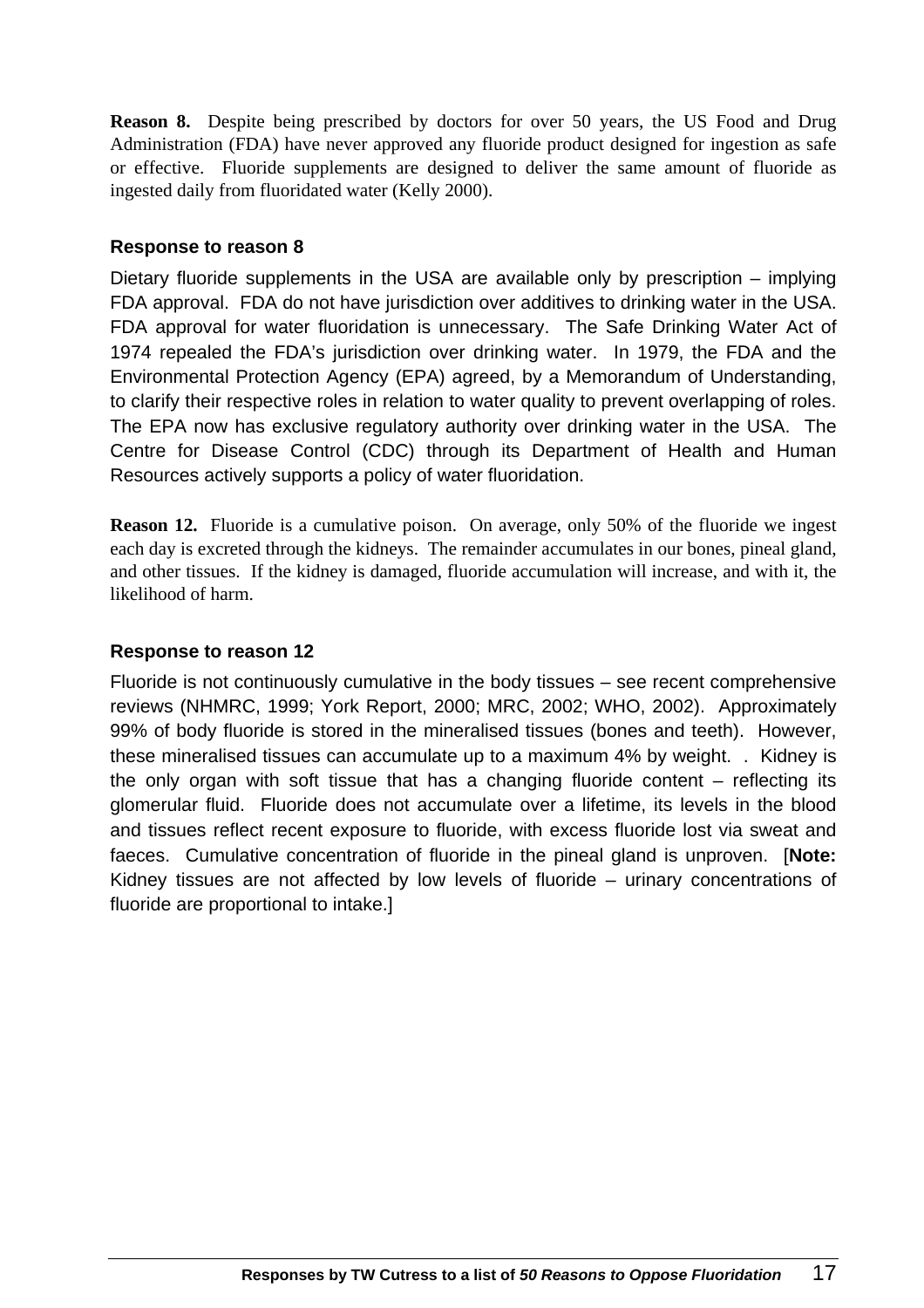**Reason 29.** The fluoridation programme has been very poorly monitored. There has never been a comprehensive analysis of the fluoride levels in the bones, blood, or urine of the American people or the citizens of other fluoridated countries. Based on the sparse data that has become available, however, it is increasingly evident that some people in the population – particularly people with kidney disease – are accumulating fluoride levels that have been associated with harm to both animals and humans, particularly harm to bone.

#### **Response to reason 29**

On the contrary, there is an abundance of information on the content of fluoride in the body and its distribution among body tissues. Fluoride is not a major health matter and to propose the collection of even more international data seems unnecessary. The claim about kidney damage is without evidence. None of the in-depth reviews (NHMRC 1999; York Report 2000; MRC 2002; WHO 2002) identified any evidence of fluoride as a risk factor in kidney disease.

**Reason 30.** Once fluoride is put in the water it is impossible to control the dose each individual receives. This is because 1) some people (e.g. manual labourers, athletes, diabetics, and people with kidney (disease) drink more water than others and 2) we receive fluoride from sources other than the water supply. Other sources of fluoride include food and beverages processed with fluoridated water (Kiritsy 1996 and Heilman 1999), fluoridated dental products (Bentley 1999 and Levy 1999), mechanically deboned meat (Fein 2001), teas (Levy1999), and pesticide residues on food (Stannard 1991 and Burgstahler 1997).

#### **Response to reason 30**

Fluoride ingestion and excretion from the body achieves a balance dependent on the availability of fluoride. Bones and teeth are the only tissue to accumulate fluoride but this is limited to less than 4% by weight. Excess fluoride is excreted via urine, sweat, saliva and faeces within a few hours of ingestion. Less fluoride is excreted in younger people until the primary (99%) storage tissue, bone, reaches saturation at 3.8%. The variation in water intakes by individuals determines respective fluoride intakes, but retention levels decrease and plateau in early adulthood.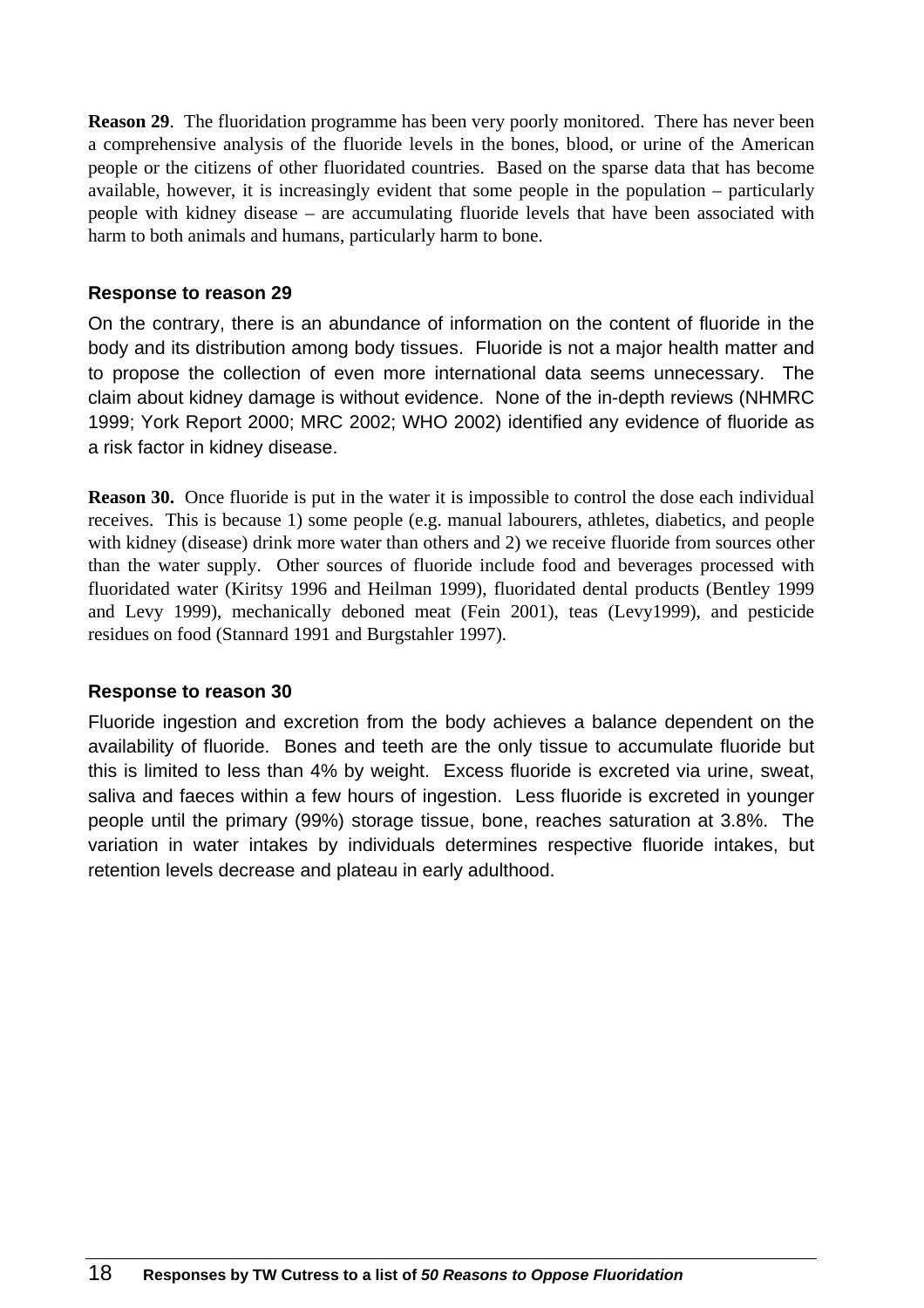**Reason 38.** The early studies conducted in 1945–1955 in the US, which helped to launch fluoridation, have been heavily criticized for their poor methodology and poor choice of control communities (De Stefano 1954; Sutton 1959, 1960 and 1996; Ziegelbecker 1970). According to Dr Hubert Arnold, a statistician from the University of California at Davis, the early fluoridation trials "are especially rich in fallacies, improper design, and invalid use of statistical methods, omissions of contrary data, and just plain muddle headedness and hebetude". In 2000, the British Government's "York Review" could give no fluoridation trial a grade A classification – despite 50 years of research (McDonough 2000, see Appendix 3 for commentary).

#### **Response to reason 38**

The York Report (2000) found that fluoride was associated with a reduction in dental caries, this was based on the 200 studies which passed its strict acceptance criteria. This report concluded that there were no correlations between adverse health effects and fluoride in relation to risk of hip fracture, cancer, bones, kidneys and other soft tissues. Only the positive correlation between fluoride in water and dental fluorosis is highlighted in the listed *50 Reasons to Oppose Fluoridation*.

**Reason 41.** Despite the fact that we are exposed to far more fluoride today than we were in 1945 (when fluoridation began), the "optimal" fluoridation level is still one part per million, the same level deemed optimal in 1945! (Mariner and Rose 1977; Levy 1999; Rosier 1999 and Foment 2000).

#### **Response to reason 41**

Many community water fluoridation schemes have in fact reduced their recommended fluoride concentrations as a consequence of the decreasing prevalence of caries and the potential for an increase in fluorosis.

**Reason 46.** Some of the earliest opponents of fluoridation were biochemists and at least 14 Nobel Prize winners are among numerous scientists who have expressed their reservations about the practice of fluoridation (see appendix 4).

#### **Response to reason 46**

Since 1960, there have been 177 Nobel Prize winners in chemistry and medicine. Therefore, only 8% of these prize winners opposed or had reservations about fluoridation. Dr Connett does not differentiate between the number of the 14 who had reservations and those who were opposed. The only correct inference from the data from the Nobel Prize winners is that many of them supported fluoridation or had no firm viewpoint.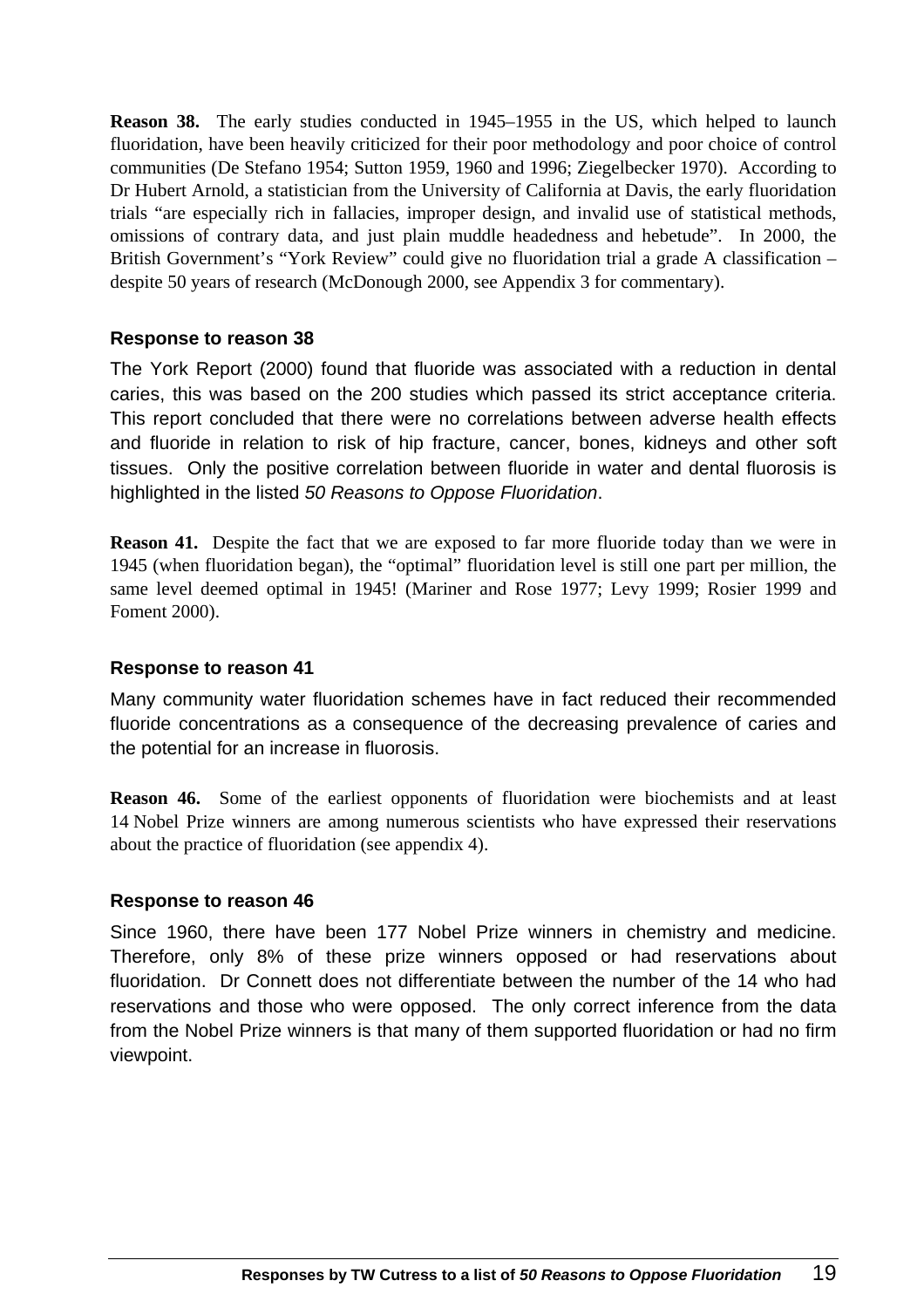**Reason 48.** While pro-fluoridation officials continue to promote fluoridation with undiminished fervour, they cannot defend the practice in open public debate – even when challenged to do so by organizations such as the Association for Science in the Public Interest, the American College of Toxicology, or the US Environmental Protection Agency (Bryson 2004). According to Dr Michael Easley, a prominent lobbyist for fluoridation in the US, "debates give the illusion that a scientific controversy exists when no credible people support the fluorophobics' view" (see appendix 5). In light of proponents' refusal to debate this issue, Dr Edward Groth, a senior scientist at Consumers Union, observed that "the political pro-fluoridation stance has evolved into a dogmatic, authoritarian, essentially antiscientific posture, one that discourages open debate of scientific issues" (Martin 1991).

**Reason 49.** Many scientists, doctors and dentists who have spoken out publicly on this issue have been subjected to censorship and intimidation (Martin 1991). Most recently, Dr Phyllis Mullenix was fired from her position as Chair of Toxicology at Forsythe Dental Center for publishing her findings on fluoride and the brain; and Dr William Marcus was fired from the EPA for questioning the government's handling of the NTP's fluoride-cancer study (Bryson 2004). Tactics like this would not be necessary if those promoting fluoridation were on secure scientific ground.

#### **Response to reasons 48 and 49**

The four main reviews used in this response (NHMRC 1999; York Report 2000; MRC 2002; WHO 2002) are based on the consensus of a wide range of scientists and health professionals. With the exception of a link between dental fluorosis and fluoride intake, all other claims of adverse health effects were considered as without substantiated scientific basis. Claims that the opinions of some individuals with contrary viewpoints on fluoridation have been 'suppressed' appear contrary to the majority of scientific and health evidence accumulated over 70 years. Their viewpoints have been widely reported in different public news media and on internet websites. Overall these views have not been widely favoured.

**Reason 50.** The Union representing the scientists at US EPA headquarters in Washington DC is now on record as opposing water fluoridation (Hirzy 1999), according to the Union's Senior Vice President, Dr William Hirzy.

#### **Response to reason 50**

Dr Connett provides no information on the numbers of EPA scientists who identify adverse health outcomes due to fluoride use for prevention of tooth decay.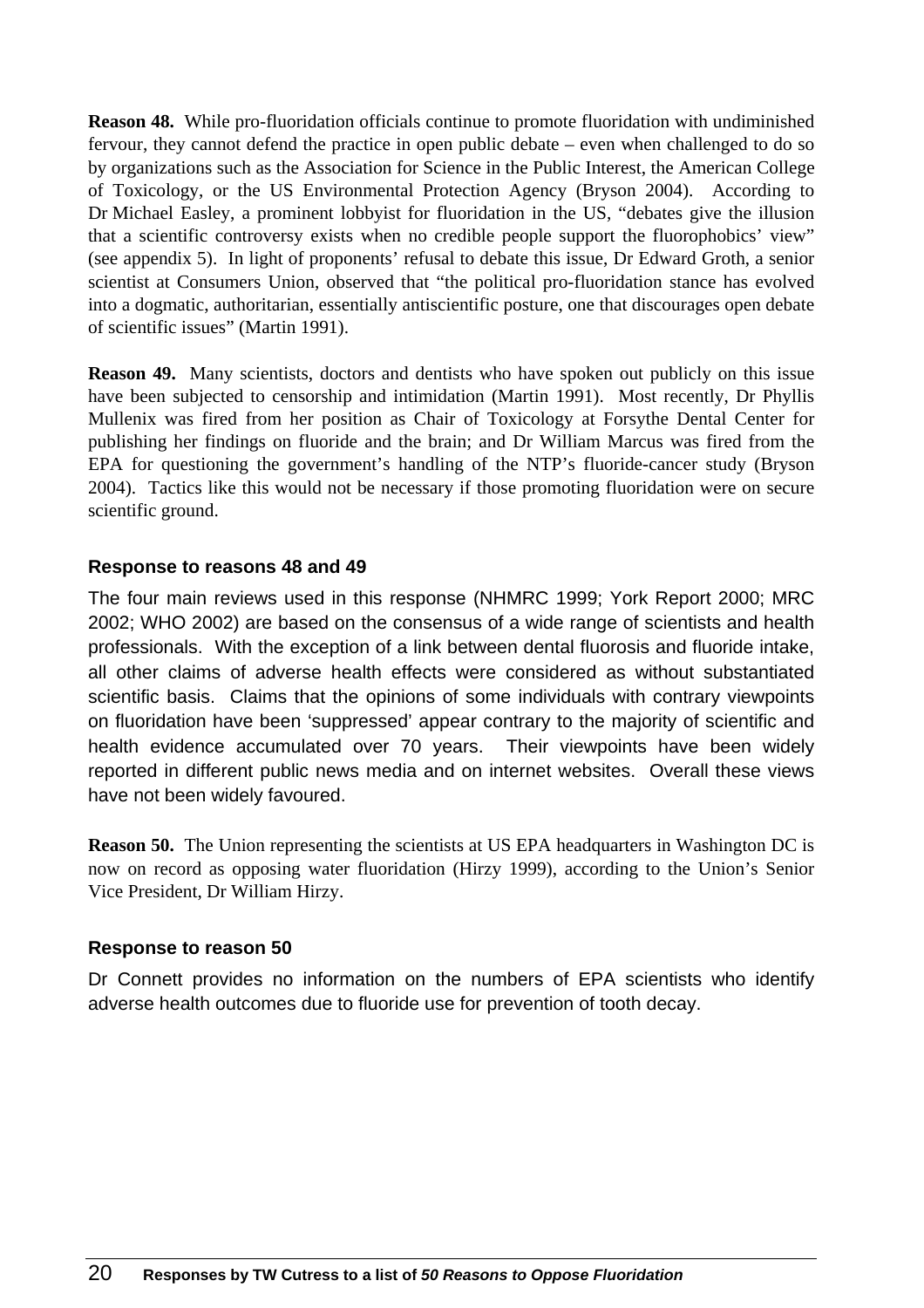## **Section 4: References**

Burt BA (editor). The Relative Efficiency of Methods of Caries Prevention in Dental Public Health. University Michigan, Ann Arbor, 1978.

Burt BA. Trends in caries prevalence in North American children. Int Dent J 44: 403–13. 1994.

Cutress TW. Silicofluoride in Drinking Waters. Report to the Ministry of Health. Wellington, New Zealand, June 2004.

Caste, et al. Coronal caries in the primary and permanent dentition in children and adolescents in the USA. J Dent Res 75: 631–51. 1996.

Connett P. 50 reasons to oppose fluoridation. www.fluoridalert.org/50 reasons.htm

Medical Research Council, United Kingdom. Water Fluoridation and Health. Working Group Report. MRC, UK. September 2002.

Messer HH, Armstrong WD, Singer L. Fertility impairment in mice on a low fluoride intake. Science 177: 893–94. 1972.

Murray JJ, Rug-Gunn AJ. Fluorides in Caries Prevention. 2nd ed. Boston A, right PSG. 1982.

National Health and Medical Research Council, Australia. Review of Water Fluoridation and Fluoride Intake. NHMRC, Melbourne, 1999.

Pine C (editor). Community Oral Health. Wright, 1997. Oxford.

Ripe L, et al. Longitudinal study of caries susceptibility of occlusal and proximal surfaces of first molars. J Pub Hlth Dent 48: 8–13. 1988.

Ripa L. The surface specific caries pattern. J Pub Hlth Dent 45: 90–94. 1988.

Rugg-Gunn AJ. Nutrition and Dental Caries. Oxford University Press, Oxford, 1993.

Sharples GR, McCollum EV. Is fluorine an indispensable element in the diet? J Nutr 6: 163–167. 1933.

WHO. Fluorides. Environmental Health Criteria No. 227. WHO, Geneva, 2002

WHO. Diet, Nutrition and the Prevention of Chronic Diseases. Technical Report Series 916, 2003.

Wright JC, Bates MN, Cutress TW, Lee M. The cost-effectiveness of fluoridating water supplies in New Zealand. ANZ Journal Public Health. 25: 170–78. 2001.

'York Report'. A Systematic Review of Public Water Fluoridation. Centre for Review and Dissemination. University of York, 2000.